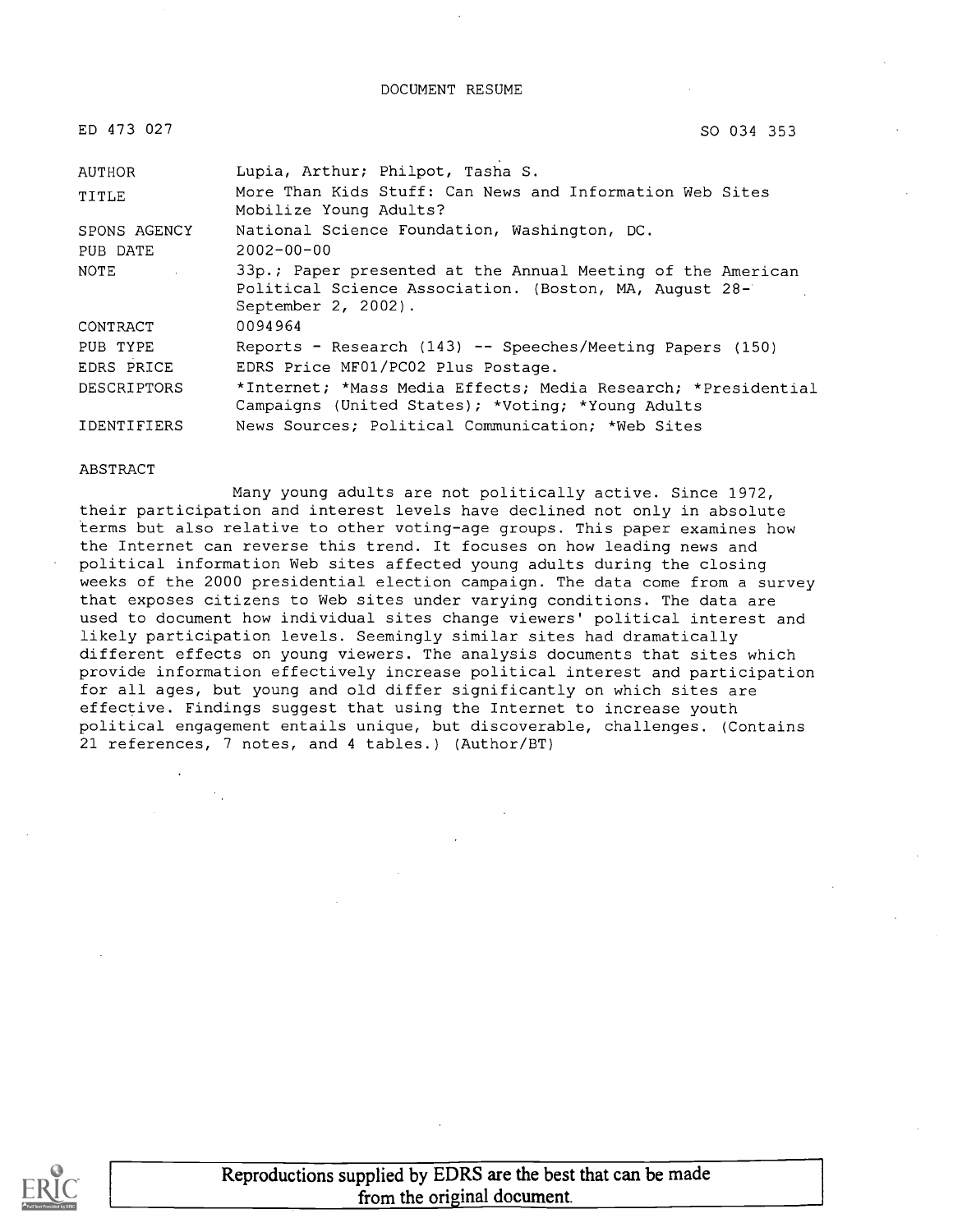## More Than Kids Stuff: Can News and<br>  $\frac{5}{4}$  Information Web Sites Mobilize Young Information Web Sites Mobilize Young Adults?

Arthur Lupia Tasha S. Philpot

# 034 353  $\overline{\mathrm{O}}$

PERMISSION TO REPRODUCE AND DISSEMINATE THIS MATERIAL HAS BEEN GRANTED BY

م.<br>اسماعية

TO THE EDUCATIONAL RESOURCES INFORMATION CENTER (ERIC)

1

## BEST COPY AVAILABLE

 $2<sup>2</sup>$ 

U.S. DEPARTMENT OF EDUCATION Office of Educational Research and Improvement EDUCATIONAL RESOURCES INFORMATION

CENTER (ERIC) This document has been reproduced as received from the person or organization originating it.

Minor changes have been made to improve reproduction quality.

Points of view or opinions stated in this document do not necessarily represent official OERI position or policy.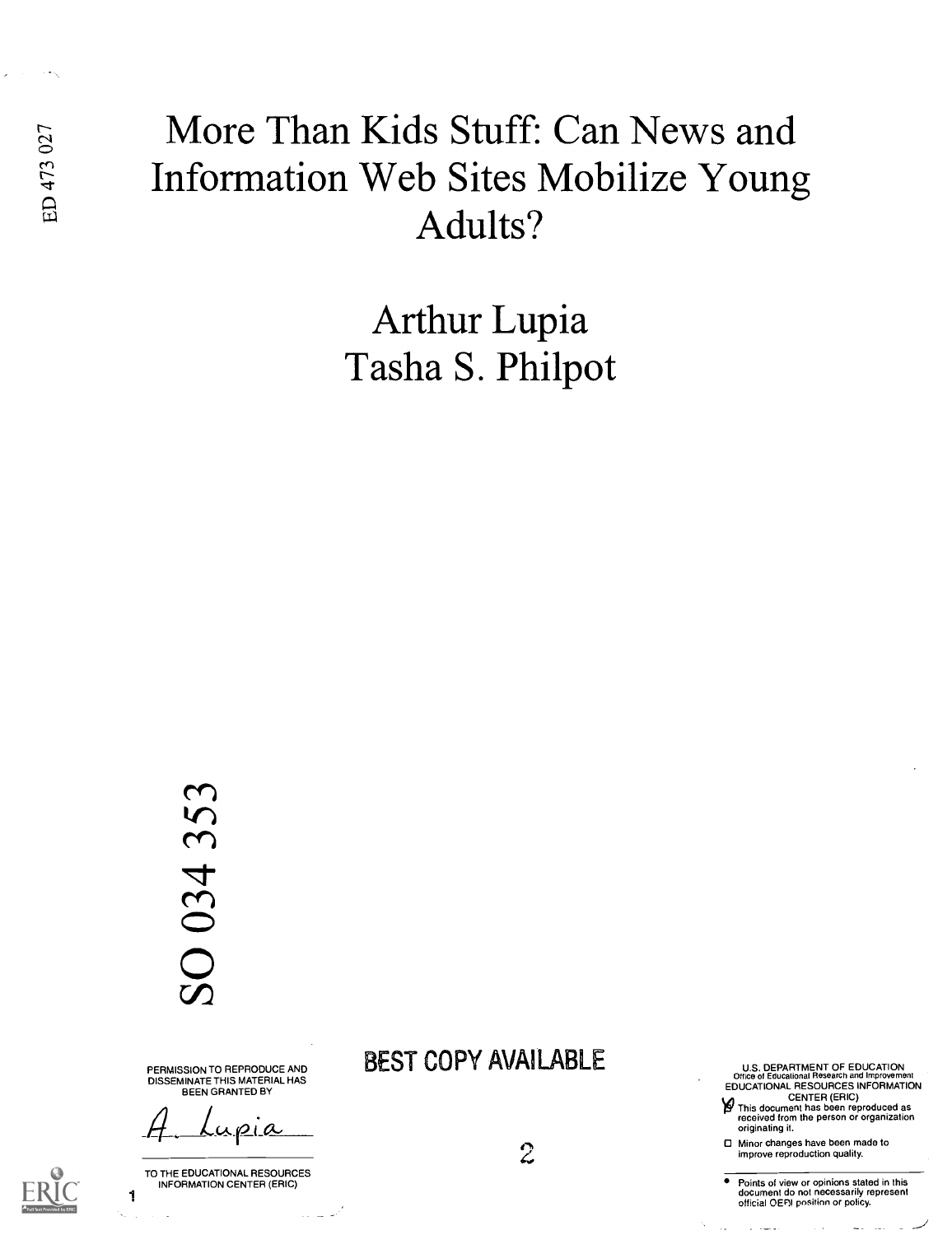## More Than Kids Stuff: Can News and Information Web Sites Mobilize Young Adults?

### Arthur Lupia and Tasha S. Philpot University of Michigan

Contact Information: Arthur Lupia 4252 Institute for Social Research 426 Thompson Street Ann Arbor, MI 48104-2321 lupia@umich.edu

First Draft (revised 9/2/02). Prepared for the Annual Meeting of the American Political Science Association, Boston, August 31-September 2, 2002. We thank the Markle Foundation for funding this research. We also acknowledge the financial support of the National Science Foundation (Grant #0094964).

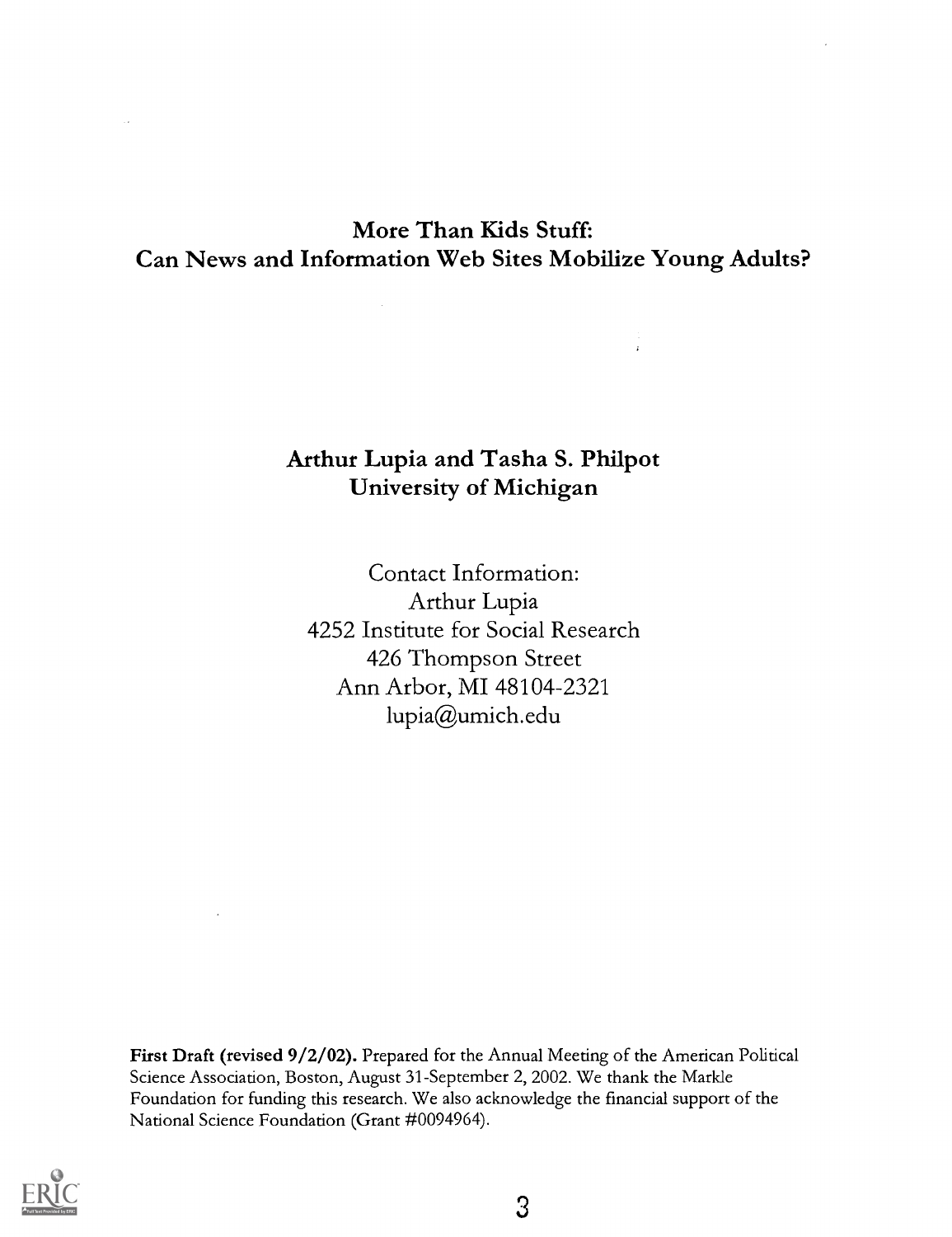#### Abstract

Many young adults are not active politically. Since 1972, matters have only gotten worse -- the participation and interest levels of people ages 18 to 24 have declined farther and faster than any other voting-age group. We examine whether the Internet can reverse this trend.

We focus on how nine news and political information websites affected young adults during the closing weeks of the 2000 presidential election campaign. Our data come from a web-based survey instrument that randomly exposed nearly 1200 respondents to one or more of the nine sites. We use the survey to document how individual sites affect political interest and participation.

We discover that seemingly similar sites have distinct effects on young adults. Part of the explanation for this difference has nothing to do with age. We find that if respondents of any age perceive a site to provide information effectively, it is much more likely to increase their political interest and participation. Age matters, however, because young and old disagree about which sites are effective. Specifically, young adults make strong distinctions between sites in our sample that many observers, and older respondents in our study, treat as interchangeable. Our work shows that using the Internet to increase young adults' political engagement entails unique, but discoverable, challenges.

Running Head: Can News Web Sites Mobilize Young Adults?

Keywords: Political Participation, Internet, media effects, Internet surveys, political web sites.

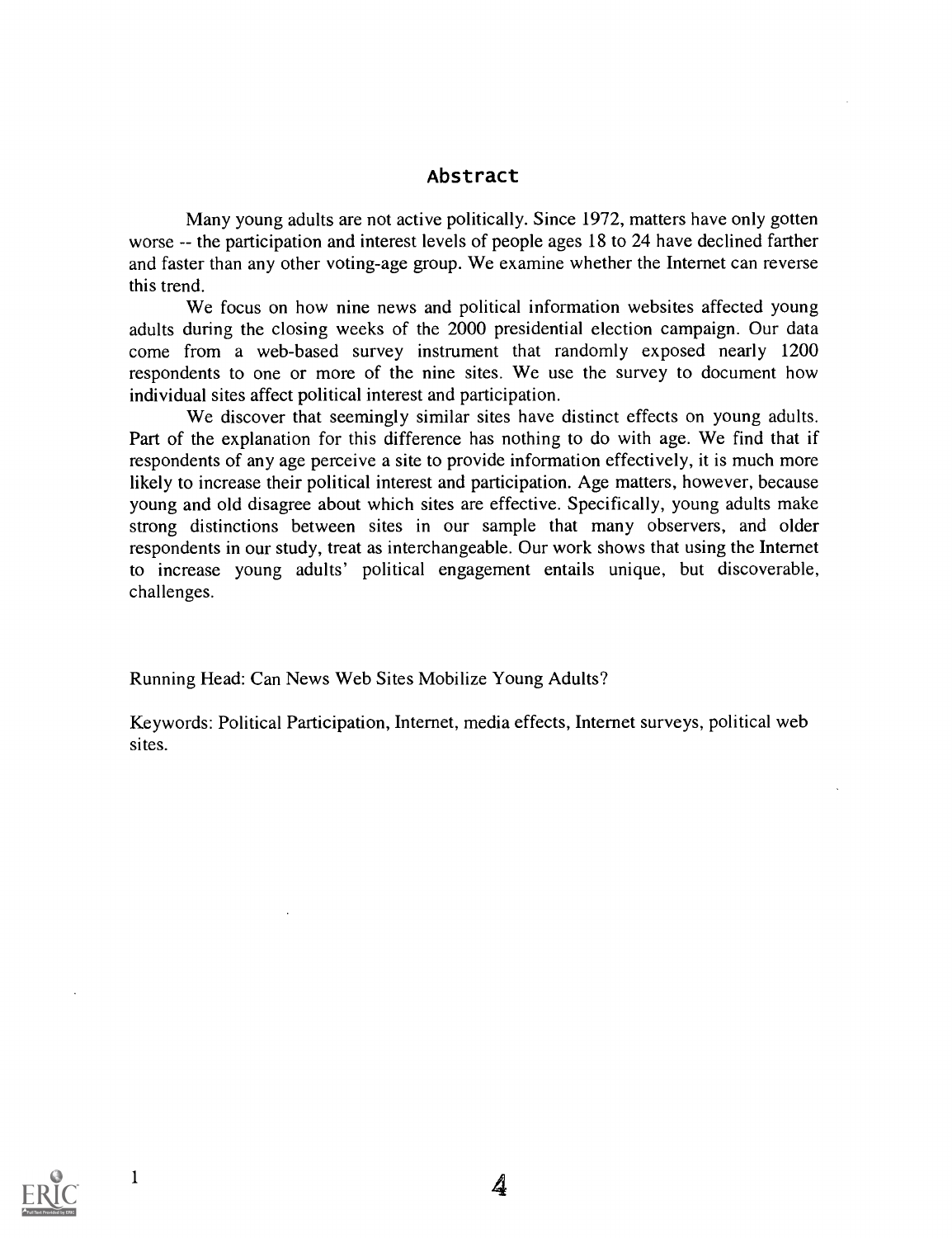Democracies draw at least part of their legitimacy from the premise that all citizens are eligible to participate in the political process. While citizens are not obliged to devote time and energy to politics, many observers argue that the polity benefits when more citizens are politically engaged (see, e.g., Mansbridge 1999). Despite the broad acceptance of such ideals, not all politically relevant groups act accordingly.

The youngest voting age Americans are far less active in politics than other age groups. Their propensity to vote, low since the first days of voting rights for 18 year olds, continues to decline. In 1972, 49.6 percent of 18-24 year olds reported voting, compared to 42.2 percent in 1976, 39.9 percent in 1980, 40.8 in 1984, 36.3 percent in 1988, 32.4 percent in 1996 and 32.3 percent in 2000.' While other age groups' voting rates have also fallen in recent years, no other decline is as severe.

Our youngest eligible voters are also increasingly disinterested in politics. Using

data from "The American Freshman," Soule (2001: 4) reports that

"Over the past forty years, no generation has begun with such low levels of interest in politics. Cross-sectional surveys of incoming freshmen reveal that only 26% consider it very important or essential to keep up to date with political affairs. This is a near record low, in contrast to over 50% of students prior to 1970 and 42% in 1990."

Delli Carpini (2000) argues that such trends are due to young adults' lack of

motivation, opportunities, and ability to participate effectively. Specifically,

...most of the formal institutions of public life either ignore young adults and the issues that matter to them or are ill equipped to attract young adults and provide them with meaningful opportunities to participate. Parties and candidates see little reason to devote their resources to reaching out to young Americans given that this age cohort is less likely to vote than older Americans. Government officials are unlikely to listen to young Americans, knowing there is little risk that they will be punished for their neglect at the polls. The news media is aimed at an older and increasingly shrinking audience. Traditional civic organizations and

<sup>&</sup>lt;sup>1</sup> Source: U.S. Census Bureau Table A-1. Reported Voting and Registration by Race, Hispanic Origin, Sex and Age Groups. Internet Release date: February 27, 2002. Revised on June 3, 2002.

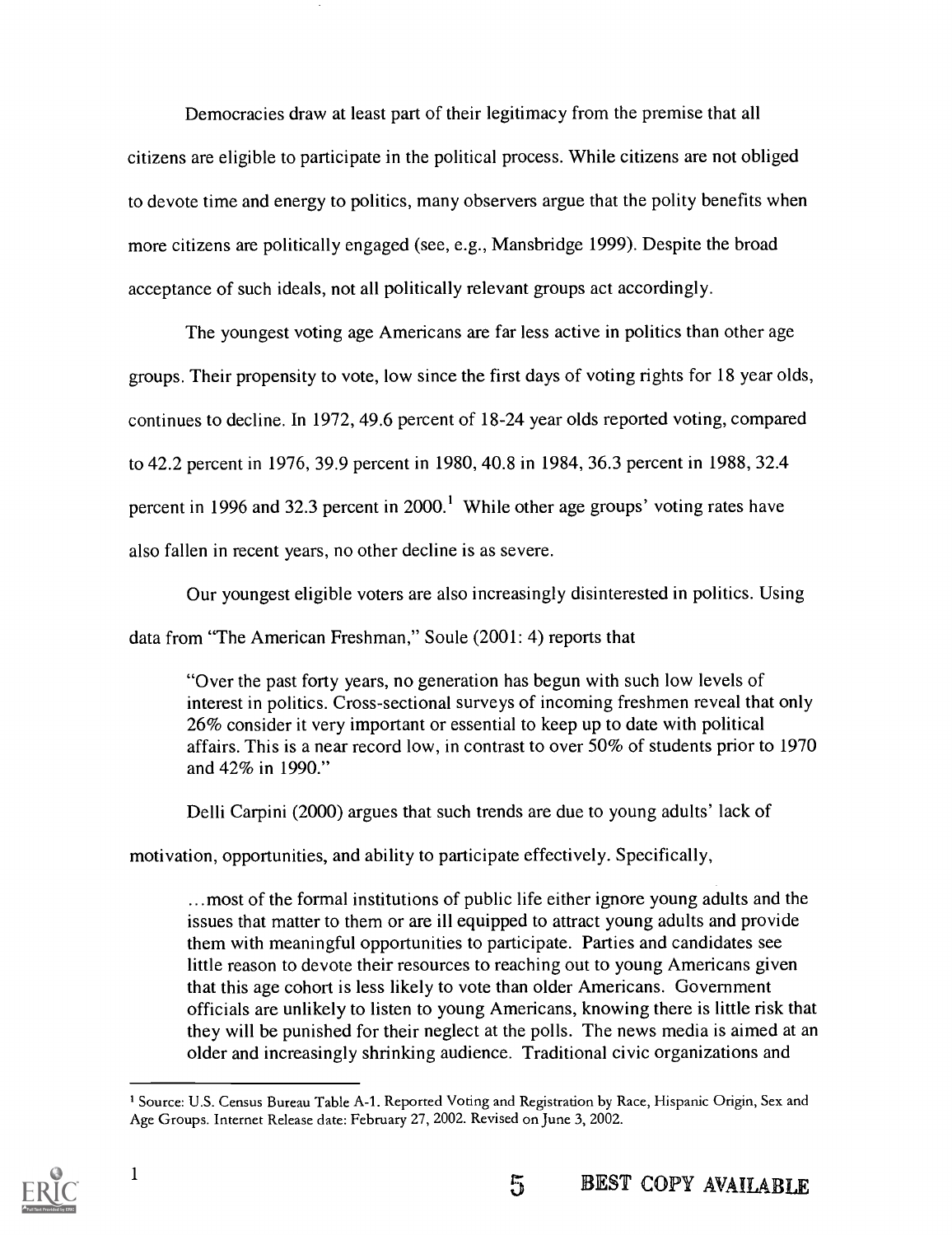interest groups are dominated by issues, governing structures, policy solutions, and/or civic styles that are anathema to younger Americans raised in a fasterpaced, entrepreneurial, mass-mediated, and global environment ( Delli Carpini 2000: 344).

Other observers point to growing levels of cynicism about politics and cultural trends that reduce the value of citizen duty (Hays 1998).

This confluence of factors corresponds to a downward trend in political participation and interest among young adults, relative to older age groups now and to the same age cohort in generations past. Many find the trend alarming. Some try to stop or slow it. Their efforts show that if politics are presented in particular ways, young adults can be mobilized.

The 1992 presidential election is a case in point. In 1988, 36.3% of 18-24 year olds reported voting. In 1992, this number increased to 42.8% (U.S. Census Bureau 2002). Some observers tie this increase to Democratic nominee Bill Clinton's targeted mobilization effort. During this campaign that Clinton made the unprecedented moves of playing his saxophone on The Arsenio Hall Show, a popular program among younger viewers, and being the first presidential candidate to make extensive use of MTV.

While 1992 implies that the negative trend in youth participation is reversible, 1996 reveals the fragile nature of such changes. In that year, the young cohort's participation rate dropped back to  $32.4\%$  -- a figure consistent with the overall trend in post-1972 youth participation rates.

Can negative trends in young adults' political interest and participation be slowed or reversed? While age-specific differences in life circumstances make it unlikely that young adults will ever participate in numbers approaching those of older citizens, it may be possible to close the gap or at least slow the rate at which it is widening. If Delli



2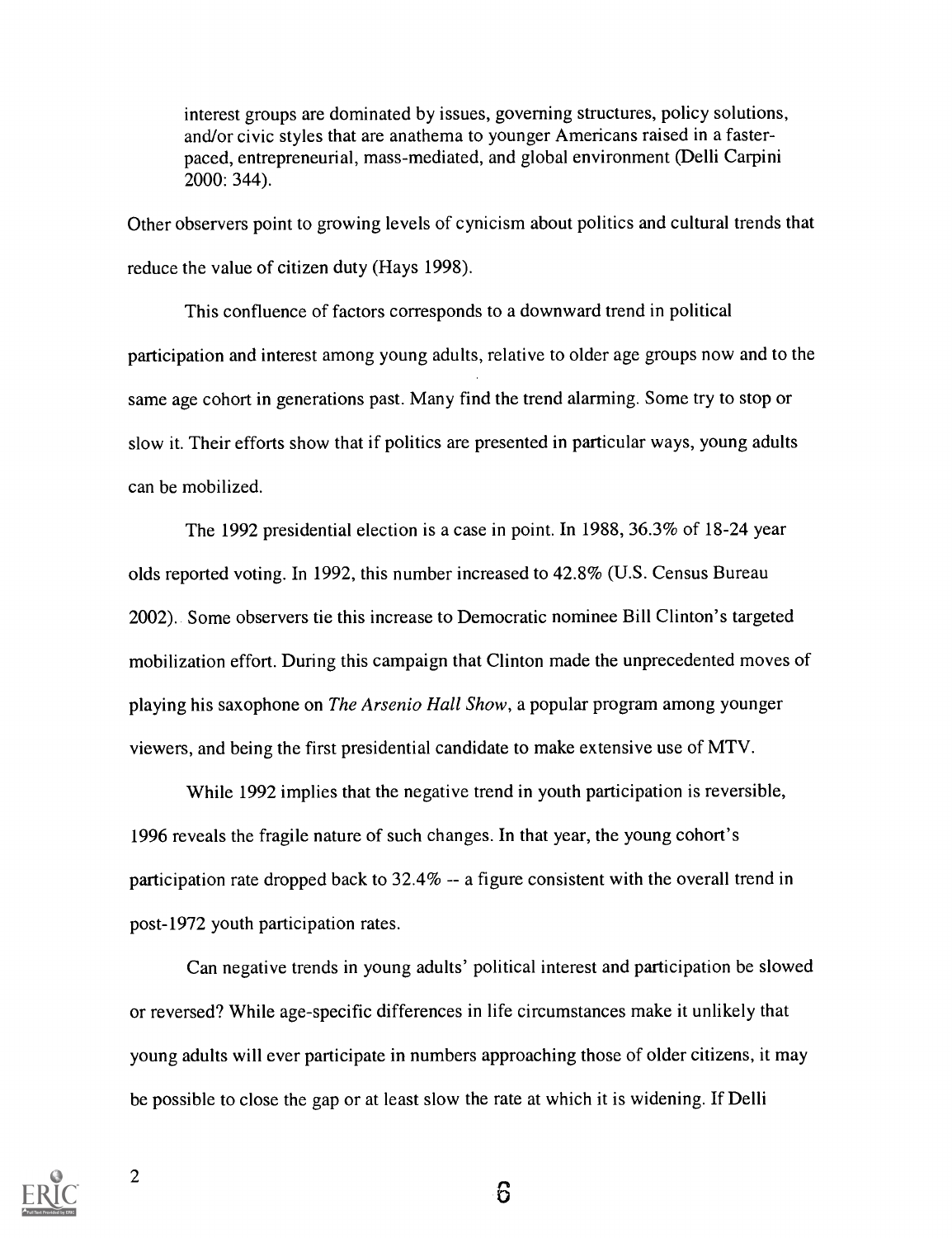Carpini (2000) is correct that a lack of attention from the political mainstream and lack of opportunities to participate contribute to low participation, then it is worth examining how formal institutions of public life can be redesigned to create more mainstream attention, new participatory opportunities, and a more engaged young citizenry.

For this reason, we examine the Internet. The Internet is a formal institution of public life that is associated with not only great potential for social change but also substantial uncertainty and skepticism about its effectiveness. In what follows, we seek to clarify an important aspect of its potential.

The Internet seems to be a prime vehicle through which the participation-reducing forces that Delli Carpini names can be countered. Many households have Internet access. According to the 2000 American National Election Study, 63 percent of the electorate had Internet access. And among those aged 18-24, approximately 80 percent were online. At the same time, the breadth of the Internet continues to increase, including its political space. Internet viewers have instant access to content from many news organizations, political campaigns, public interest groups and government agencies.

The Internet's potential to increase political participation comes from the fact that it allows people to post, at a minimal cost, content that can be viewed a broad audiences. It facilitates mixing text and audiovisual information in ways that can increase interest in, and sharpen memories of, the content (Graber 2001). Moreover, it provides a costeffective way to tailor multi-media participatory appeals to target audiences, including young adults. But how this audience will respond to such appeals is an open question.

We examine how this new medium increases young adults' political interest and participation. Unlike many existing studies, however, "the Internet" is not our unit of

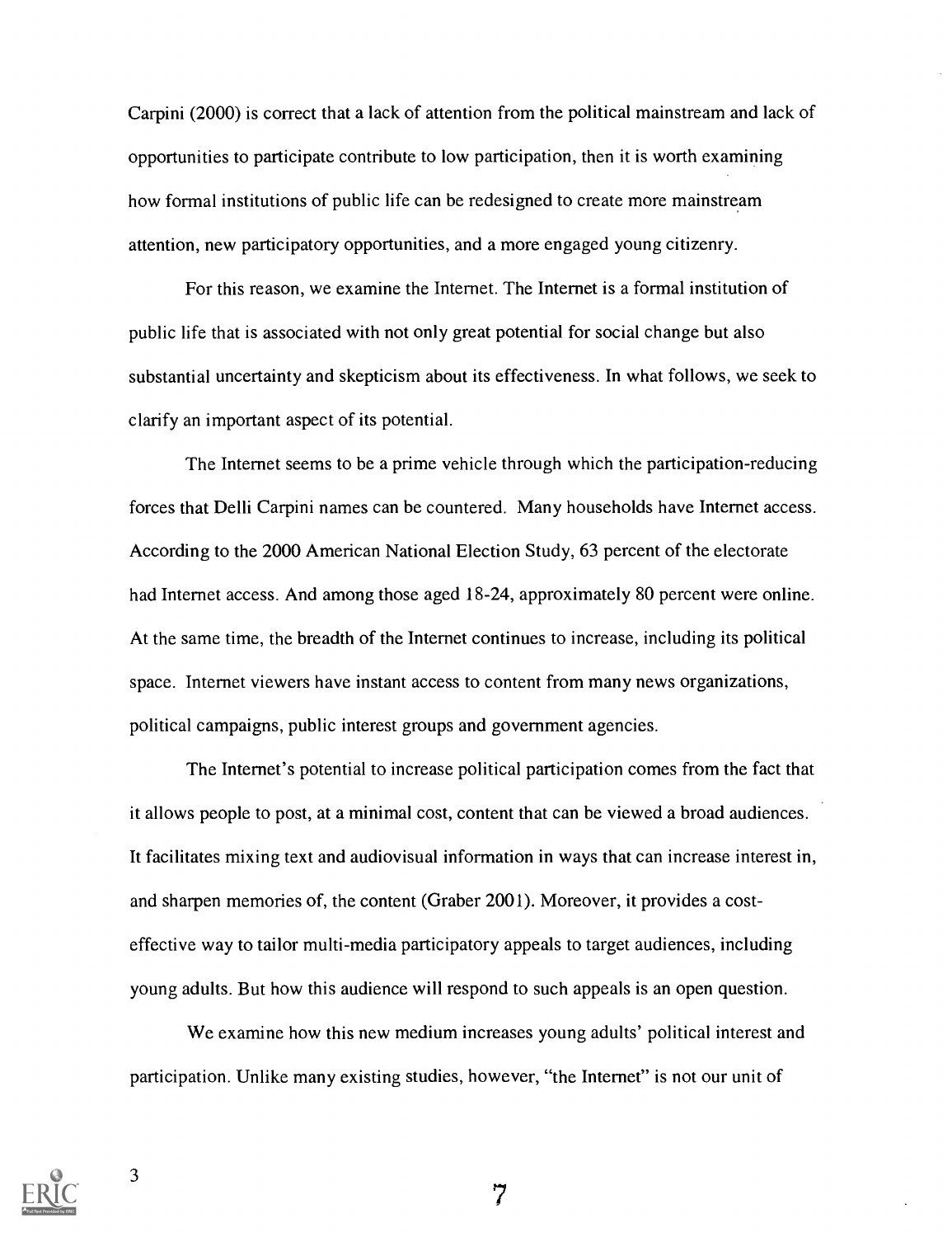observation. The reason is that people do not interact with the Internet as a whole; instead, they usually interact with one web page at a time. There are billions of web pages, thousands of which are devoted to politics and billions of which cover other topics. No citizen can view them all. They must choose. This fact orients our study. We proceed on the premise that if a story on a site such as Project Vote Smart or CNN.com is to cause a young person to be more interested in politics, the person must choose viewing the story over everything else they can do and the story must change their views in a particular way. Therefore, knowing how web sites change their viewers is a critical part of determining how "the Internet" affects political participation. Such an endeavor requires new methods, and we provide them.

Our study focuses on how leading news and political information websites affected young voters during the closing weeks of the 2000 presidential election campaign. Our primary source of data is an unusual web-based survey. In the survey, a randomization device sent each of our nearly 1200 respondents (themselves randomly selected through a national RDD sampling procedure) to one of nine news and information web sites. An interesting aspect of this procedure is that most of our subjects were exposed to news and information sites that they had never viewed before. This approach allows us to evaluate hypotheses about site-specific effects that are impossible for most existing "politics and internet" studies.

Our main null hypotheses are "News and information web sites do not affect young adults' political interest and activity" and "All such sites have indistinguishable effects on younger and older adults." We reject both hypotheses soundly. Indeed, we find that seemingly similar web sites differ in the extent to which they affect young adults'

8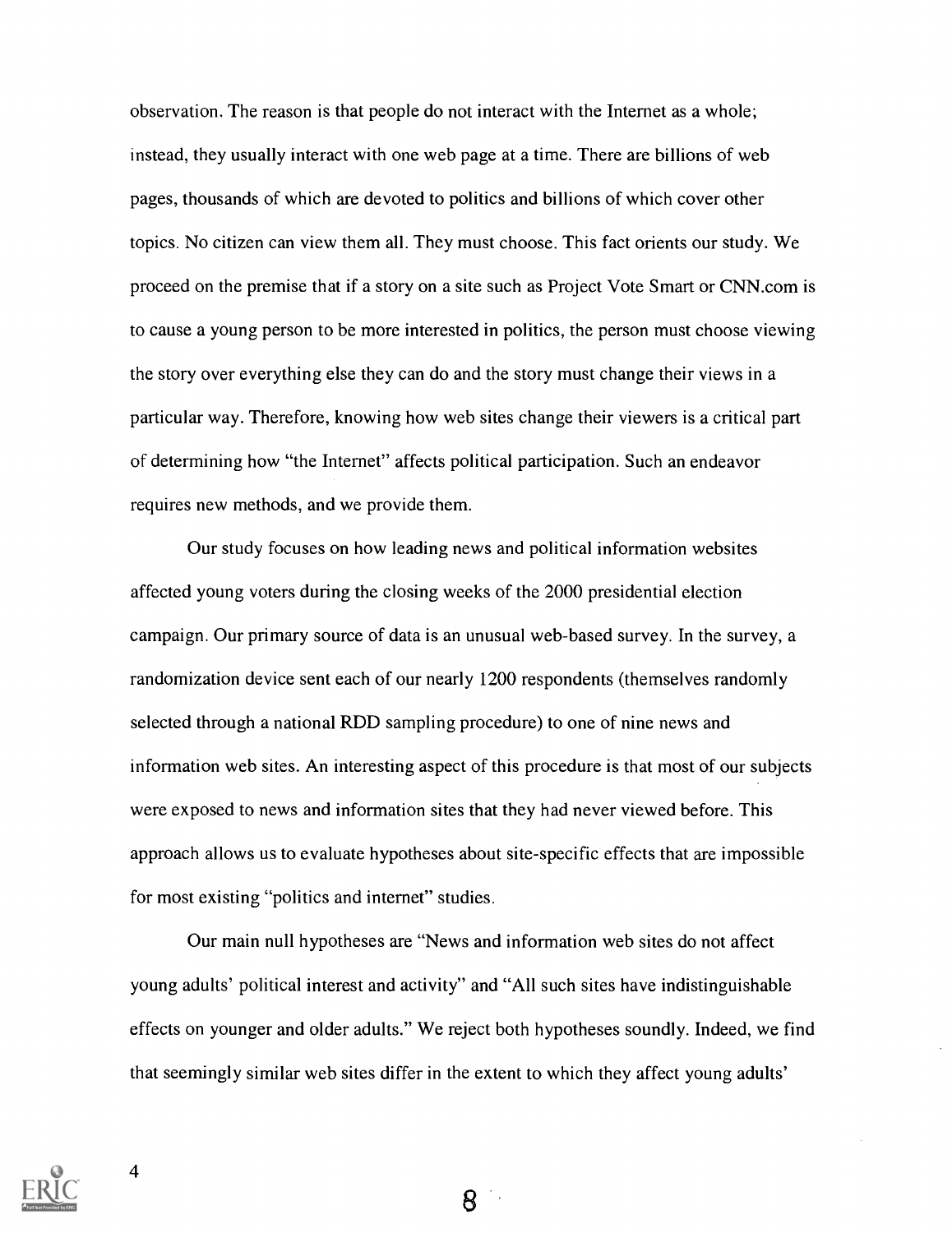political interest and participation. Subsequent analysis yields a two-step explanation for the difference. First, and regardless of age, when viewers rate a site as providing "new information" effectively (i.e., quickly, easily, and accurately), they are more likely to report increased interest and desire to participate in politics. Second, young and old have very different views of which sites have these attributes. Put another way, once young adults judge a political news site to be effective, it affects their political engagement no differently than other age groups, but young and old do not judge sites in the same way. The main implication is that a set of web sites that are treated as interchangeable by many observers, as well as many of the older adults in our study, affect young adults in a distinct way. If the finding is true generally, an improved understanding of these differences can help people who want to increase participation craft more effective webbased appeals.

The paper continues as follows. First, we review ideas about how mass media affects political participation. Then, we describe our data and methods. Next, we present preliminary findings on how young adults' interest in news and political web sites relates to those of older citizens. Then, we compare how individual sites affect young and old. A concluding section discusses practical implications.

#### Previous Research

Since web sites are a relatively new communicative medium, there is little published research on how they affect political interest and participation.<sup>2</sup> There is,

<sup>&</sup>lt;sup>2</sup> A wide range of observers are concerned that Internet use contributes to greater isolation and less interest in social phenomena (see, e.g., Sunstein 2001). However, scientific evidence for or against such conclusions is scant. One recent publication, by Althaus and Tewksbury (2000), finds that "the Web supplements traditional news media" and that "using the Web as a source of news may be positively related to reading printed newspapers..." However, such publications -- with scientific methods at their core -- remain few in number.

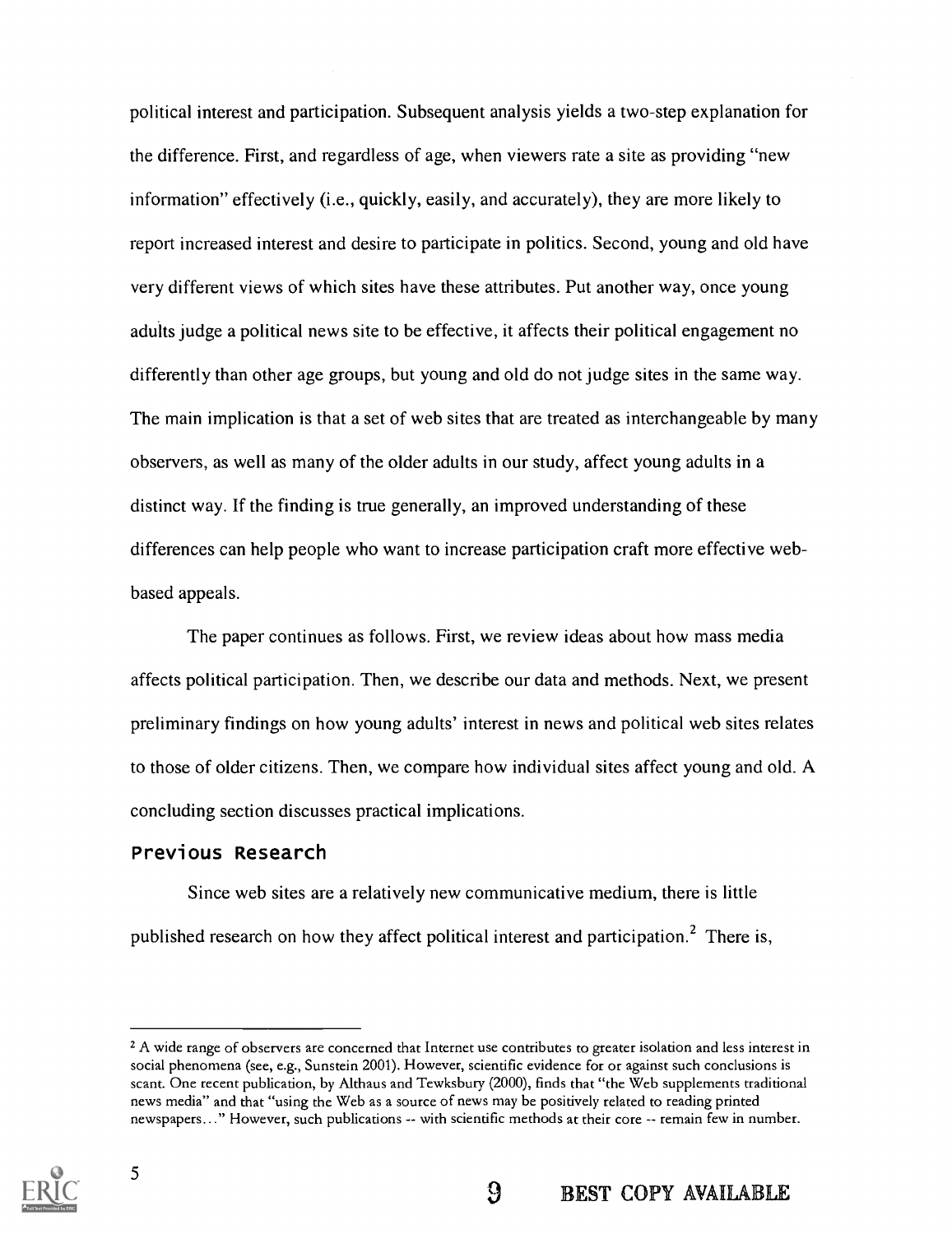however, a sizeable and relevant literature on media effects. We begin our brief review of relevant ideas there.

This literature is divided between scholars who believe media increases engagement (e.g., Norris 1996; Pinkelton and Austin 1998) and those who believe that media usage depresses political engagement (e.g., Patterson 1993; Ansolabehere and Iyengar 1995; Putnam 2000). Taken together, the evidence suggests that it is not the media per se, but the content of the information being transmitted. For instance, Pippa Norris (1996), in Does Television Erode Social Capital? A Reply to Putnam, argues "the relationship between civic engagement and television viewership is more complex than sometimes suggested" (Norris 1996, 479). Using data from the 1990 American Civic Participation Study, Norris finds that the number of hours a person watches television is negatively correlated with political knowledge and interest, but positively related to political efficacy. Simultaneously, she finds that watching television news and public affairs shows is associated with increased levels of political engagement, while reading the newspaper corresponds to higher levels of all three measures of political engagement.

Research in the area of media use and political engagement suggests that the effect of media exposure is not only contingent on content, but also tone. For instance, in an experimental study of the effects of campaign advertising, Ansolabehere and Iyengar (1995) found that negative political advertising depressed intentions to vote, confidence in government, and political efficacy. Relative to those scores of individuals exposed to positive ads, vote intentions were 4.6 percentage points lower for subjects who viewed a negative version of an experimentally manipulated ad. These subjects were also less likely to express confidence in government or to feel that their vote counted.

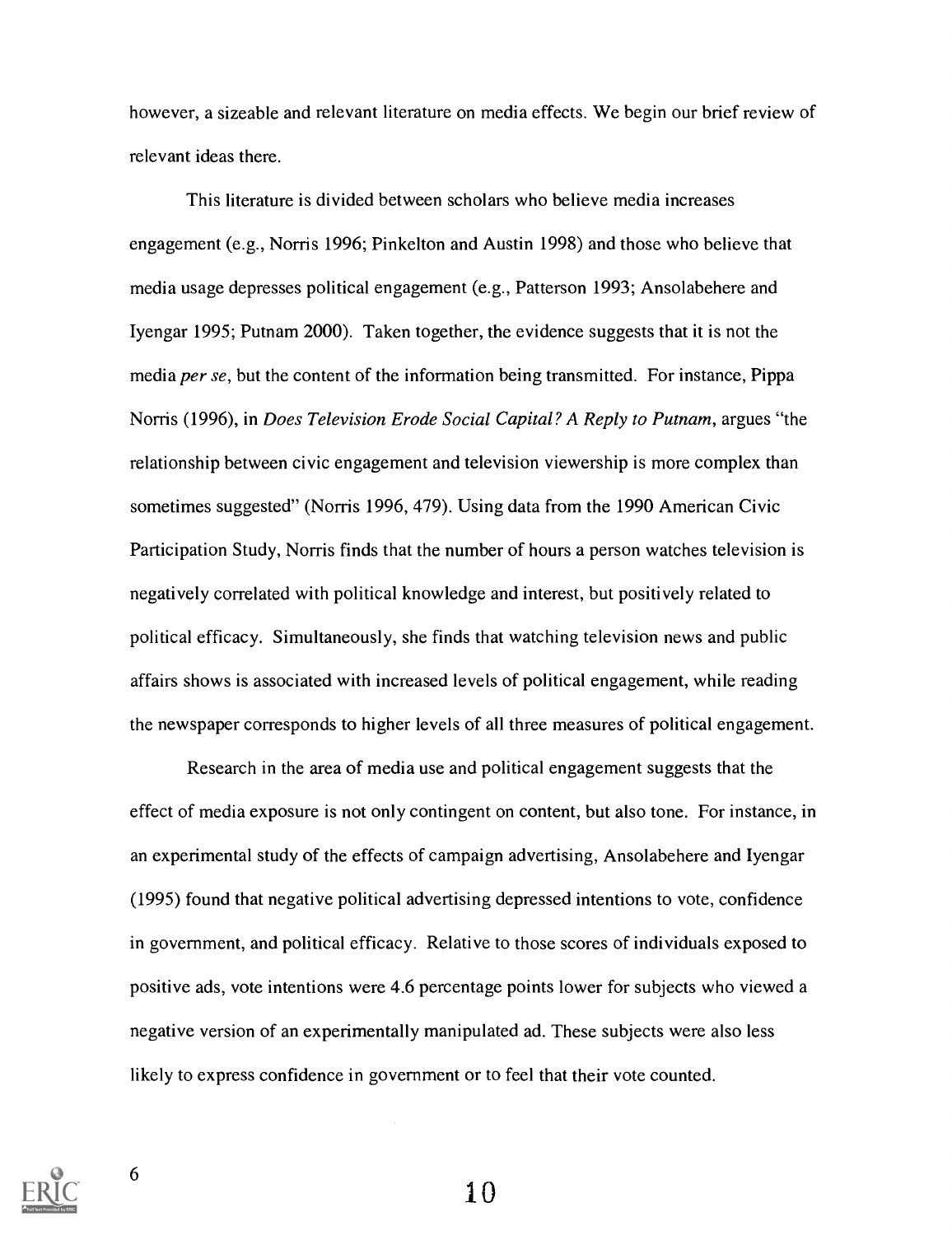Others focus on how framing affects media effects. A focal concept in such research is whether or not the media uses game-centered frames when covering political campaigns. Cappella and Jamieson (1997), for example, examined whether strategic framing of broadcast news coverage would increase cynicism about a campaign. Relative to those subjects exposed to issue-centered coverage or no news coverage of a campaign, they found greater cynicism in subjects exposed to the strategic framing coverage (see also Graber 1984; Patterson 1993).

A unifying theme of this work is that critical insights about the effect of any communications medium on political participation requires more a study of "newspapers" or "television" in general. Instead, such insights come from documenting and comparing how specific kinds of content affect individuals. In such studies, important causal properties reveal themselves and teach us that "media effects" tend to be conditional on contextual and content-based factors.

Turning to the Internet, scholarly research on how web sites affect political interest and participation is limited. In our attempt to conduct such research, we have gleaned important background knowledge from a complementary body of descriptive research. This research uses national surveys to demonstrate that many people use the Internet for political purposes. Larsen and Rainie (2002), for example, extrapolate from a survey of 2000 Americans to conclude that "42 million Americans have used government Web sites to research public policy issues. 23 million Americans have used the Internet to send comments to public officials about policy choices. 14 million have used government Web sites to gather information to help them decide how to cast their votes," and "13 million have participated in online lobbying campaigns." (Larsen and Rainie 2002: 2).



 $\overline{\mathcal{L}}$ 

 $\frac{7}{11}$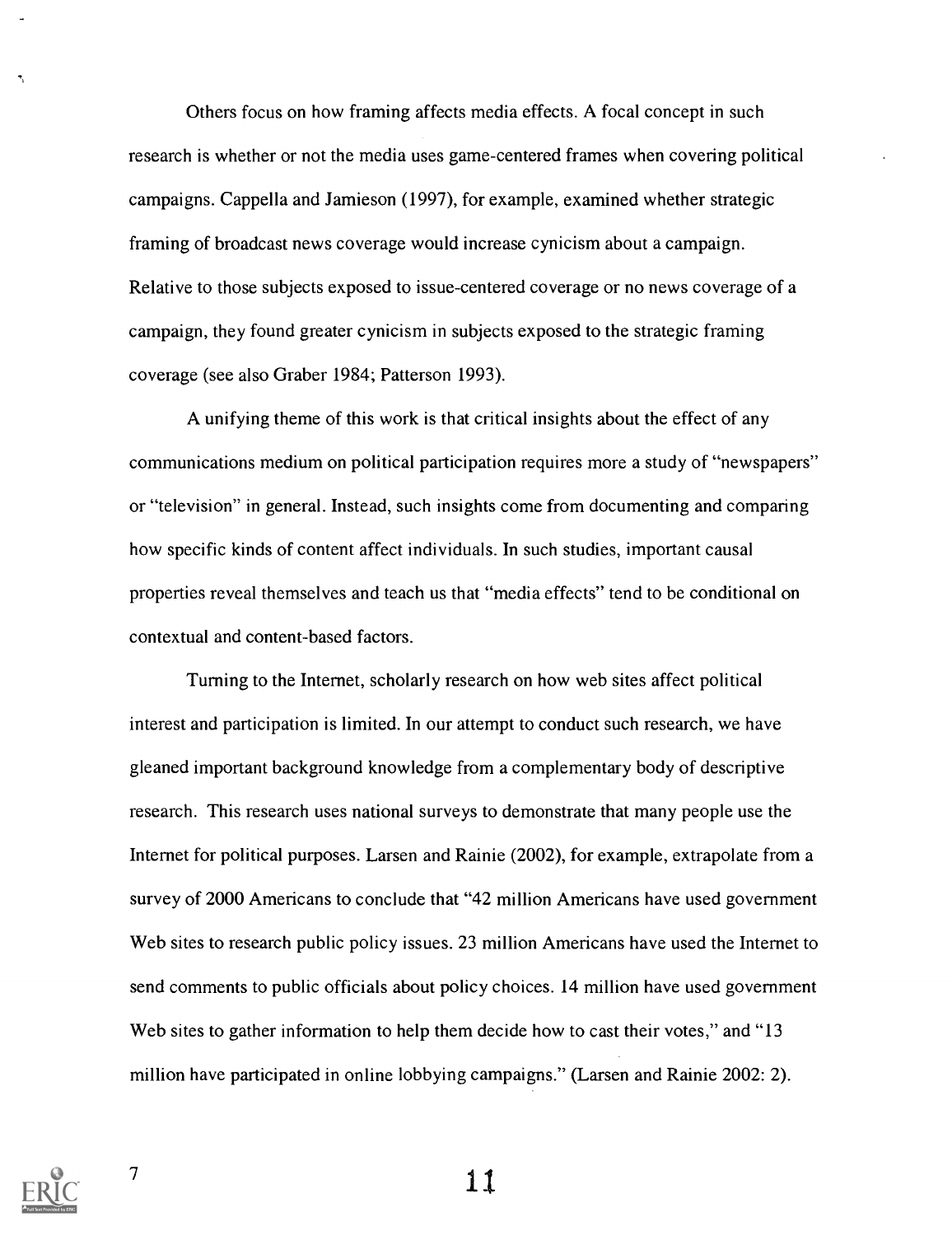Such results suggest that the Internet is an important means by which citizens interact with, and learn about, politics. However, not all citizens take equal advantage of the opportunity. Larsen and Rainie find while "...it is often assumed that activism online is an activity for young Americans, our survey shows that those ages 18-29 are the least likely to have used the Internet in overtly political or activist ways." (Larsen and Rainie 2002: 9).

Young people do, however, use the Internet for purposes not entirely disconnected from politics. Lenhart, Rainie, and Lewis (2001: 35) report that "the Internet has replaced the library as the primary tool for doing research for significant projects." They also find that "More than two-thirds (68%) of youth ages 12 through 17 have searched for news online. Older teens are more likely to look for news with 73% of then reporting ever having done that activity, compared to 63% of teens ages 12 through 14. Teens and adults are just as likely (68% to 66%) to have ever checked the news or current events online" (Lenhart, Rainie, and Lewis. 2001: 39). Such studies suggest that Internet viewing can affect political interest and participation. However, they are not designed to clarify when or why. Such questions motivate us to conduct a different kind of analysis.

#### Data

Our data, a national web-based poll and a corresponding local study, comes from research commissioned by the Markle Foundation and conducted by Arthur Lupia during the final weeks of the 2000 presidential campaign. The focal point of the research is the Web White & Blue Network 2000. This Markle project was a non-partisan consortium of 17 of the largest Internet news and news organizations. These groups came together to highlight the Internet's potential to expand citizen participation and to obtain access to

8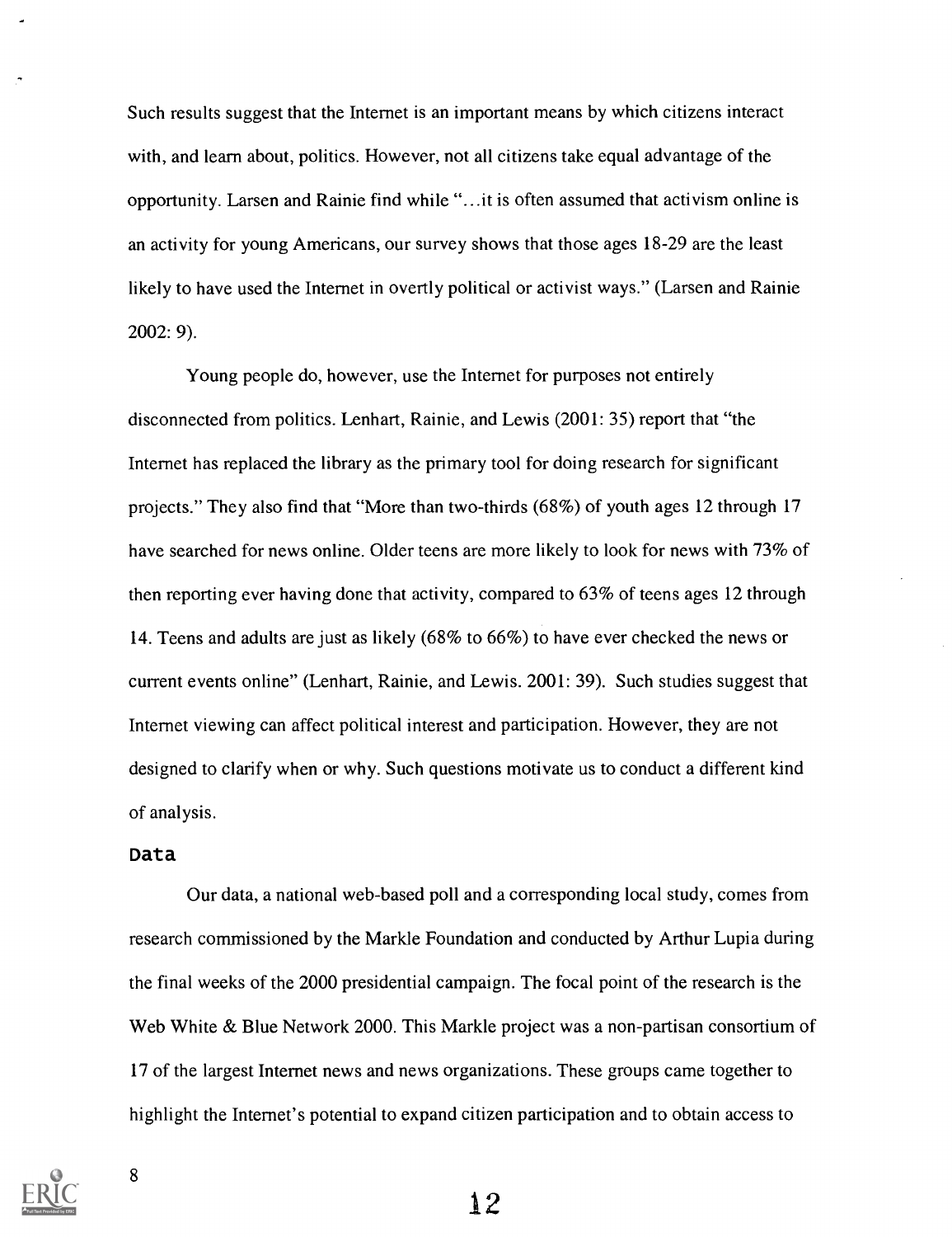election-related content that would have been impossible or more costly to obtain on their own. The sites were ABCNews.com, America Online, Excite, CNN.com,

FOXNews.com, I-Village.com, MSN.com, MSNBC.com, Netnoir.com, MTV.com,

NPR.com, The New York Times on the web, Oxygen.com, PBS.com,

WashingtonPost.com, USAToday.com, and Yahoo.com.<sup>3</sup> In addition, a site called webwhiteandblue.org directed users to innovative and important campaign content. The site, which received over 7.5 million page views from June 28, 2002 to Election Day, contained a daily selection of links to online political information from the 17 charter sites, a Featured Non-Profit Site of the Week, and a unique and widely-used directory of state-by-state election information. Our data focuses on a few of the network's sites, plus other leading public interest sites such as vote-smart.org.4

Our web-based poll provides a direct view of a site affects a large and diverse group of individuals. It has the same basic structure as a telephone-based public opinion survey, obtaining respondent names from nationally focused RDD sampling procedure.<sup>5</sup>

<sup>&</sup>lt;sup>3</sup> The project's centerpiece, the Rolling Cyber Debate, is an example of what this unique collaboration was able to accomplish. The Rolling Cyber Debate was the first-ever online presidential debate. It ran from October 1 through November 8, 2000 and was carried simultaneously on the 17 sites on the Web White & Blue network. The presidential campaigns of George W. Bush, Al Gore, Pat Buchanan, Harry Browne, Howard Phillips and John Hagelin participated. Ralph Nader declined. The individual sites benefited from this project in many ways, not the least of which was being able to brand the content of this exchange as their own. For more information, visit WWB.org, which contains an archive of its activities in 2000.

<sup>&</sup>lt;sup>4</sup> The study was not designed with our present research question in mind. Rather, it was designed to obtain some insights about the effect of the Web White and Blue Network. This is motivated by our concerns about youth participation and our observation that the oversample of young adults in the local study and their nontrivial numbers in the Knowledge Networks data could help uncover important aspects of how leading news web sites affect youth political behavior. Lupia (2001) and Lupia and Baird (2002) contain different analyses of this data that focus on the broader effects of endeavors such as Web White and Blue.

<sup>5</sup> Knowledge Networks respondents have free Internet access as a consequence of agreeing to be in the panel. We therefore expect them to be more frequent users of the Internet than the American population at large. While we are mindful of this fact when drawing inferences, we also contend that its effect on our inferences is not likely to be great. Knowledge Networks stakes its reputation on drawing an otherwise representative sample, and leading researchers not affiliated with the company have judged the quality of their sample to be at least as good as many phone surveys (Krosnick and Chang 2001). Moreover, the goal of our research is not to characterize the American public at large. Rather it is to clarify what happens to people of specific age groups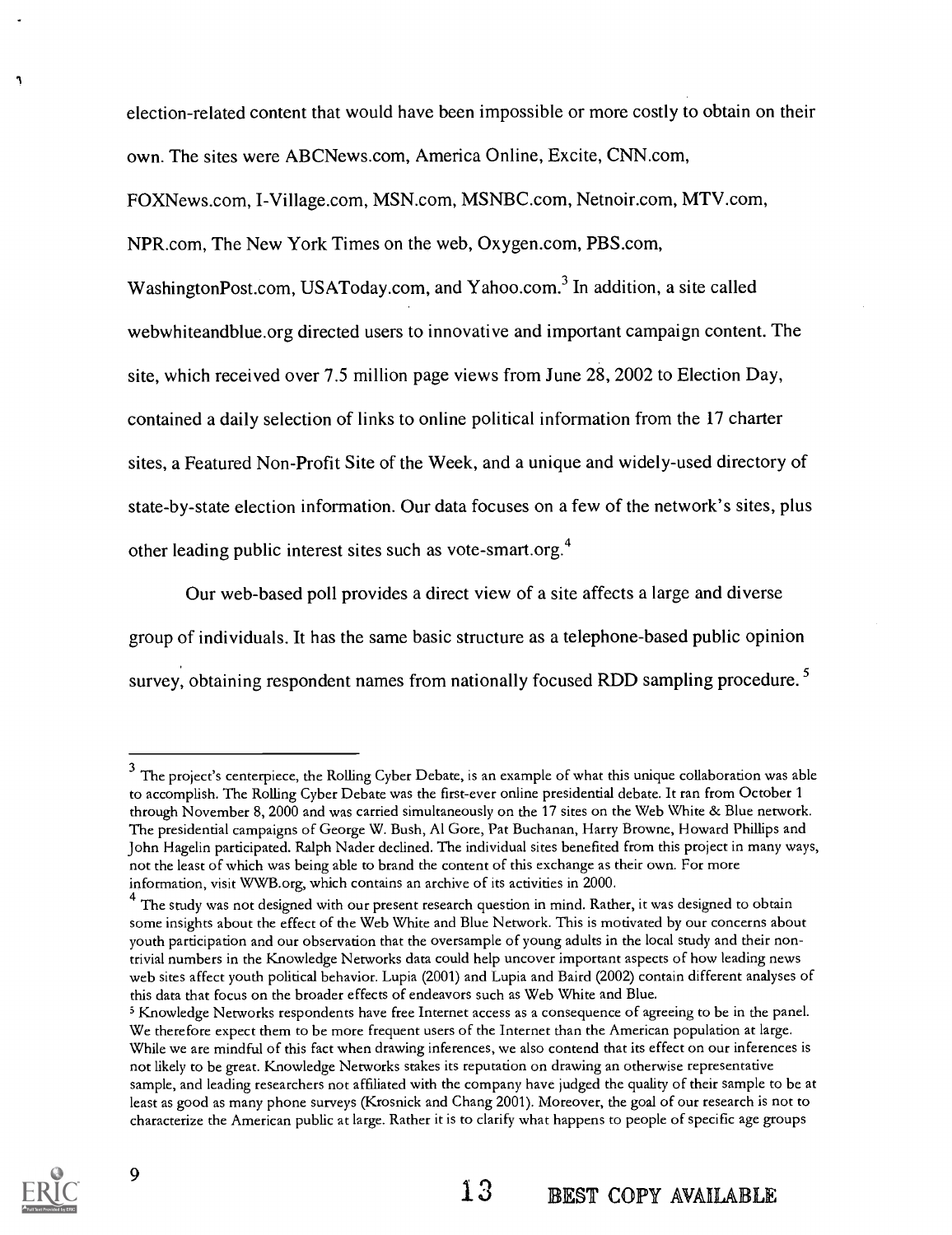The key difference is that the format allows respondents to view web sites during the interview. Knowledge Networks of Menlo Park, CA conducted this study. They interviewed 1199 Americans between October 13 and November 6, 2000.

Following large-scale experimental design principles articulated by Sniderman and Grob (1996), they selected each respondent randomly and without prejudice to whether or not they had used, or even heard of, the sites in which we were interested. Independent randomization procedures determined which web site or sites respondents ere asked to view. This analytic design allows us to clarify why some sites were, or could be, more effective than others at increasing political interest and participation.

We use the local study to evaluate the robustness of a key finding in the Knowledge Networks data. The study was conducted at the University of California, San Diego from October 16 to November 4, 2000. We recruited subjects with advertisements in campus newspapers and flyers posted throughout the campus. We conducted the study in a laboratory with 25 computer terminals, and paid subjects \$35 for participating in a 1 hour session. In the middle of the session, subjects were instructed to use a list of web sites to "learn as much as they can about the upcoming presidential election." We administered questionnaires before and after the viewing period, and recorded important aspects of their viewing behaviors, to gauge the viewing session's effect. The key element of the study design for our purpose it oversamples 18 to 24 year olds.

#### Results

Our first result documents the extent to which young adults' use of the political Internet differs from that of other age groups. It also sets up our null hypotheses.

after they encounter a specific site. Therefore, the respondents' Internet access is an asset and Knowledge Networks' sampling procedures are sufficient to provide us with the age distribution we need.

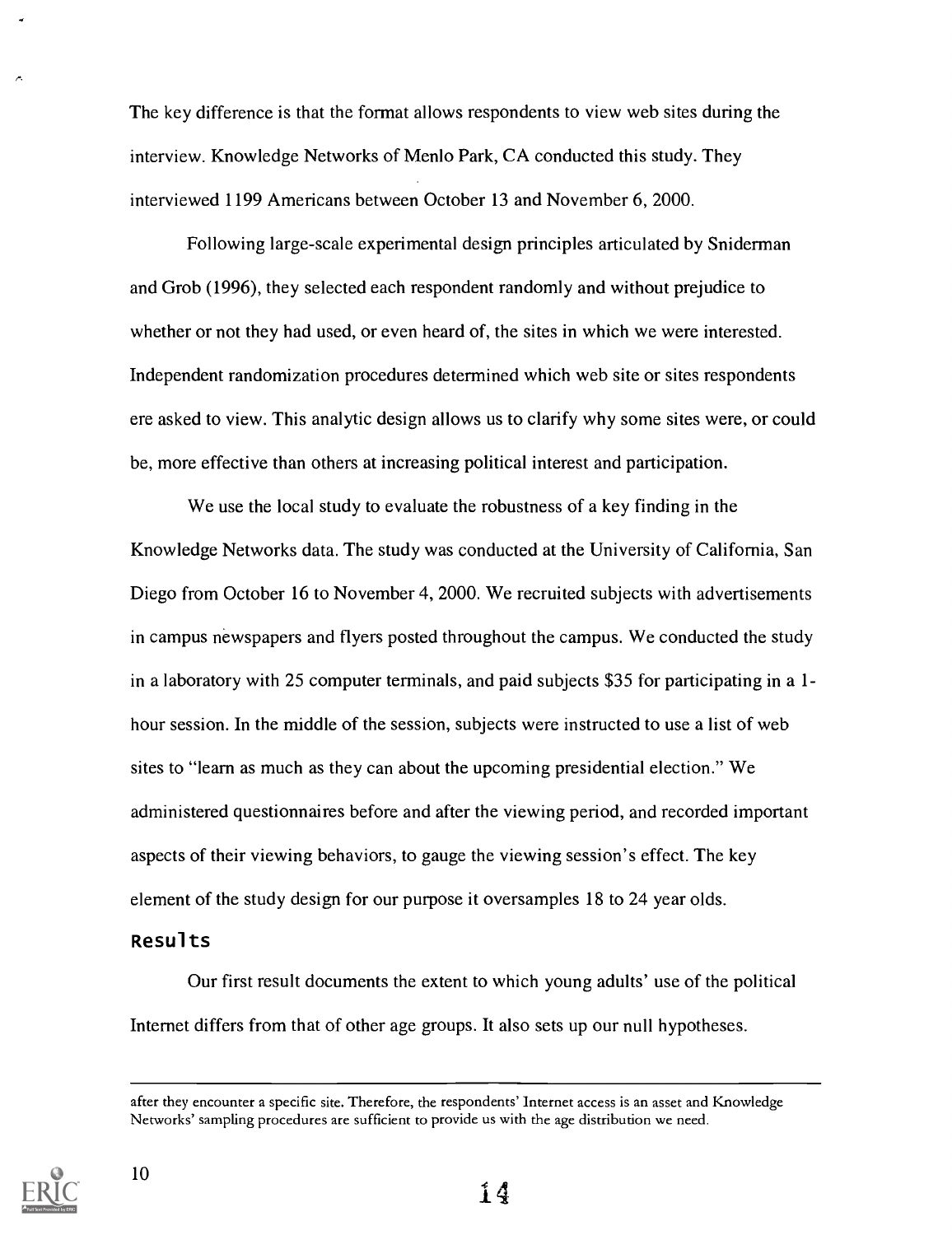At the beginning of the Knowledge Networks study, we asked "Do you ever get any kind of news online?" For those who answered "yes," we followed with questions about the frequency of the named activity. We then repeated the sequence of questions replacing the phrase "any kind of news" with "news or information about politics or the presidential campaign." Table 1 displays responses to these questions. An example of how to read the table is as follows: Of the 70 respondents aged 18-24, 69% had obtained news online. This compares to 79% of our 849 respondents aged 25-54 and 73% of our 279 respondents over 55.

#### [Table 1 here.]

Table 1 reveals that young adults are less likely than older adults to:

- go online for general news (question la),
- seek general news frequently if ever they go online to do so (lb, 1c),
- seek political news if ever they seek online news (% to  $2a/\%$  yes to 1a), and
- seek political news more than once every few weeks if they seek such news at all (2b, 2c).

These findings reinforce the common stereotype of younger citizens as relative "slackers" when it comes to politics. It also shows that the mere availability of Internet access is not sufficient to increase young adults' political interest or participation.

That the Internet, when described as a single entity, is not sufficient to induce greater participation is not a new insight. Such findings, however, are orthogonal to questions about whether, and for whom, a particular site makes a difference. So while many Internet and politics studies conclude with the kinds of results displayed in Table 1, we turn to what happens when people interact with individual sites.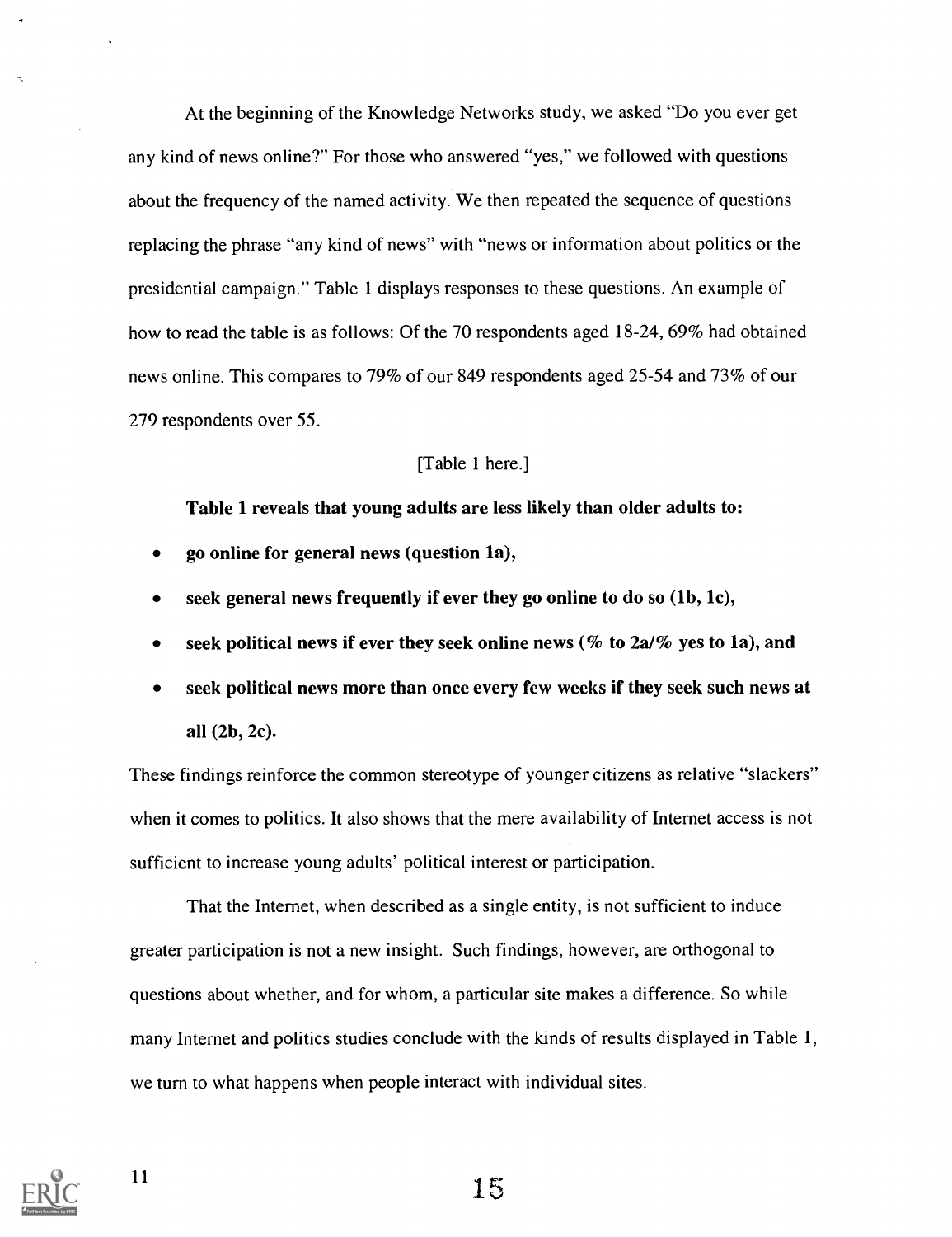The defining feature of our Knowledge Networks data is that it comes from an interview that is interrupted. It begins by asking the standard questions about Internet usage described above. Then, a random number generator determines which version of the question "Have you ever heard of [SITE]?" each respondent receives. Those who answer "yes" are also asked "Do you ever go onto [STYE] to get news and information on the presidential campaign?" After answering these questions, and without warning, respondents receive the following message:

Now we are going to send you to [SITE]. For the next five minutes, we would like you to use this site to learn about the candidates in the presidential campaign. At the end of the five-minute session, this interview will resume and we will ask you questions about it.

453 respondents were interrupted once, 746 were interrupted twice. For all respondents who were interrupted once, SITE=webwhiteandblue.org.<sup>6</sup> All respondents who were interrupted a second time viewed a site randomly selected from the following group: cnn.com, foxnews.com, isyndicate.com, politics.Yahoo.com, politicalinformation.com, nyt.com (The New York Times on the Web), usatoday.com, vote-smart.org. The number of sites used was limited by the combination of our sample size and our desire to have at least 75 respondents view each site. The main criteria for choosing the sites were: that most – but not all -- be part of the Web White and Blue Network, that they vary in whether they were commercial or non-profit in origin, and that that they vary in whether respondents are likely to have heard of or used them.

After each viewing session, we asked respondents to agree or disagree with a set of statements. Some statements sought site evaluations, such as "I can use [SITE] to get

<sup>&</sup>lt;sup>6</sup> The rationale for this choice is one of efficacy. While the Markle Foundation organized the Web White and Blue Network, the only site whose content it controlled was WWB.org. Therefore, we were asked to gather large amounts of data on wwb.org because lessons learned about its impact could be implemented directly.

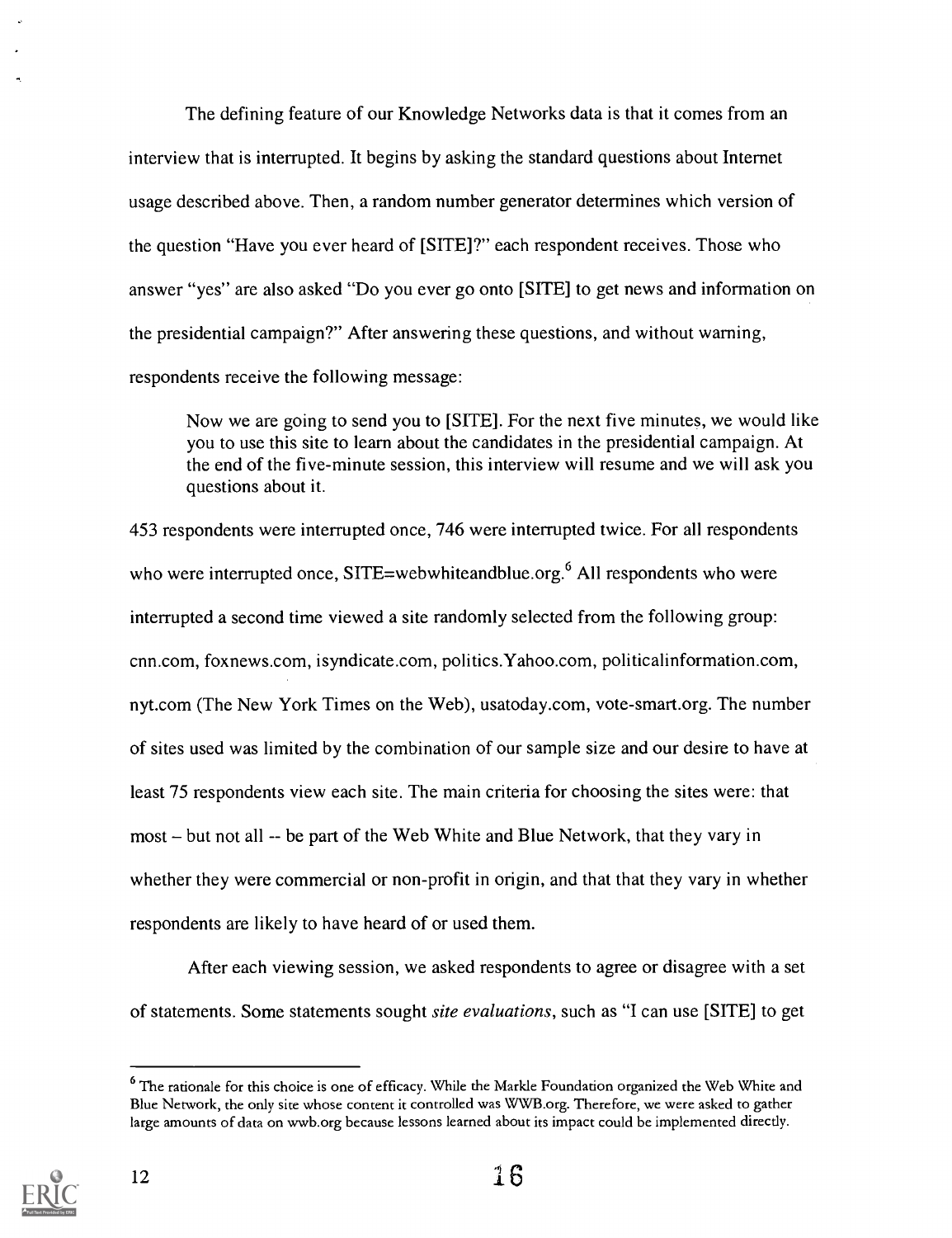the information I want quickly and easily." Others probed *personal impact* – different aspects of whether the site changed respondents' political interest or willingness to participate. Our personal impact questions asked whether the site made respondents "feel more confident about the quality of political information available on the Internet", "want to learn more about politics", "more likely to talk about politics", "more likely to vote in the November election" and "more certain about who I will vote for in the presidential election." Each of these questions refers to either a participatory act (e.g., increased learning, talking, or voting) or a factor that can make future political participation more rewarding (e.g., greater confidence or certainty).

Table 2 summarizes responses to our questions. To simplify the table, we sort the sites into three categories: WWB, youth-preferred sites and baseline sites. We put WWB.org into its own category because everyone viewed it. By contrast, the number of respondents viewing the preferred and baseline sites ranged from 76 to 110 with a mean of 93.3. The categories "preferred" and "baseline" are based on a distinct pattern in the data -- there were two sets of sites for which 18-24 year olds gave distinct responses. Preferred sites received many more positive responses than *baseline* sites. However, within each set of sites, responses were very similar. The *preferred* sites are Vote-Smart, Yahoo, CNN, and FoxNews. The *baseline* sites are I-Syndicate, Political Information, New York Times, and USAToday. Note that treating WWB as a preferred site would increase the strength of our subsequent claims, however, since we have so many observations on that site we feel it important to show that our findings are not an artifact of this particular site.

[Table 2 here.]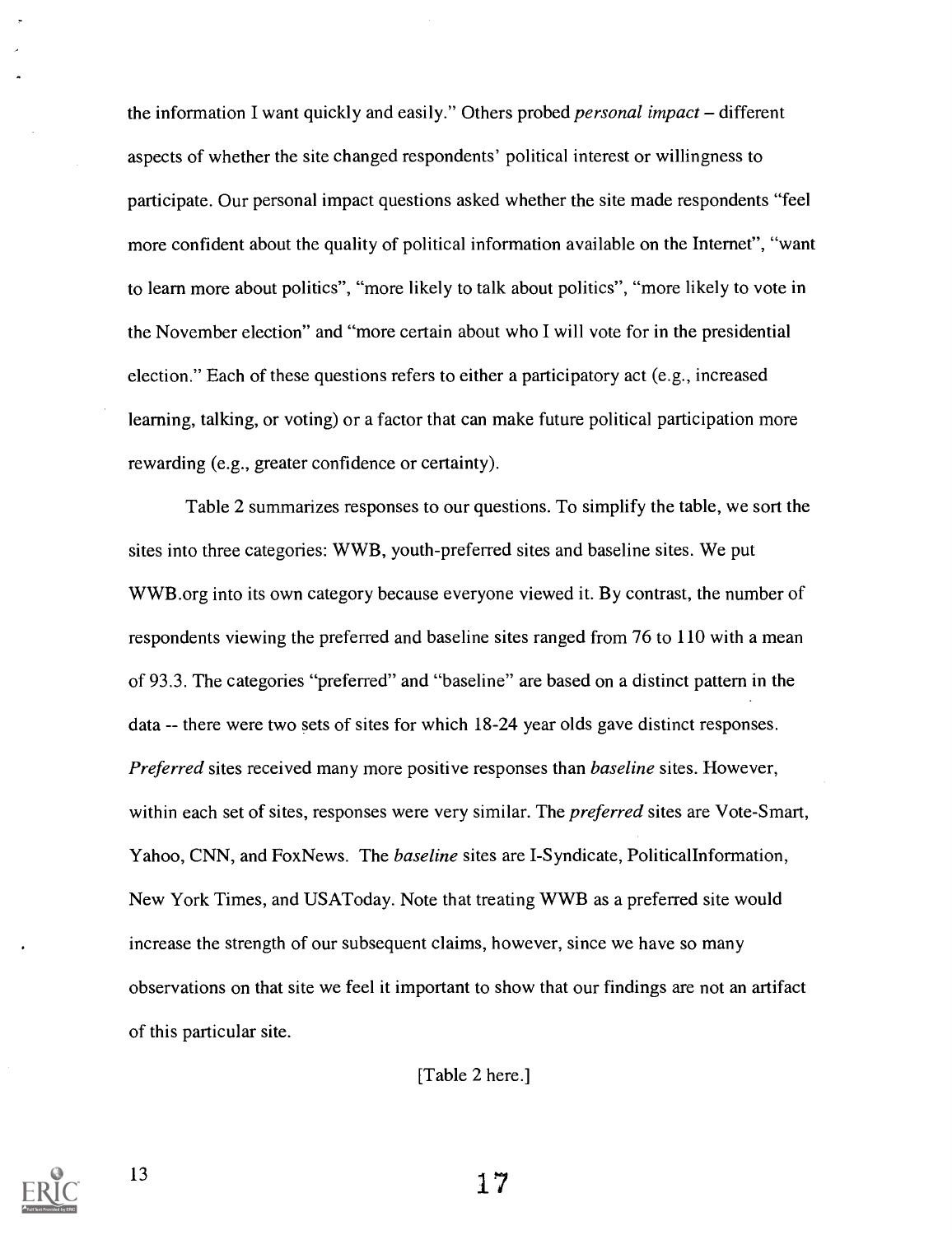Table 2 provides evidence against both of our null hypotheses. Against the null hypothesis "News and information web sites cannot increase young adults' political interest and activity," Table 2 shows large percentages responding affirmatively to each personal impact question. It is worthwhile to note that this effect comes despite the fact that most respondents had not ever before used the site we exposed them to. The first two rows of cell entries in Table 1 show that over half of our respondents viewed a site that they had never heard of before and over 90% viewed a site that they had never used before for the purpose of getting election information. Therefore, the positive impact observed throughout Table 2 is not an artifact of people saying nice things about sites they like. To the contrary, these results suggest that mere exposure to unfamiliar sites can play an important role in political mobilization. But these effects are not uniform across Table 2, which brings us to our second null hypothesis.

Against the hypothesis, "All news and information web sites have indistinguishable effects on younger and older adults," Table 2 also shows important variations. Focusing first on the youngest respondents, we see that young WWB.org and "preferred site" viewers reacted to the site evaluation and personal impact questions differently than did young "baseline site" viewers. Fifty to seventy-eight percent of young WWB or preferred site viewers responded affirmatively to our personal impact questions whereas only 6 to 41 percent of young "baseline site" viewers gave such responses. Indeed, young "baseline site" adults always responded less affirmatively than the other young adults.

More interesting, however, is how these responses compare to those of older adults. For every site evaluation and personal impact question, young adults draw

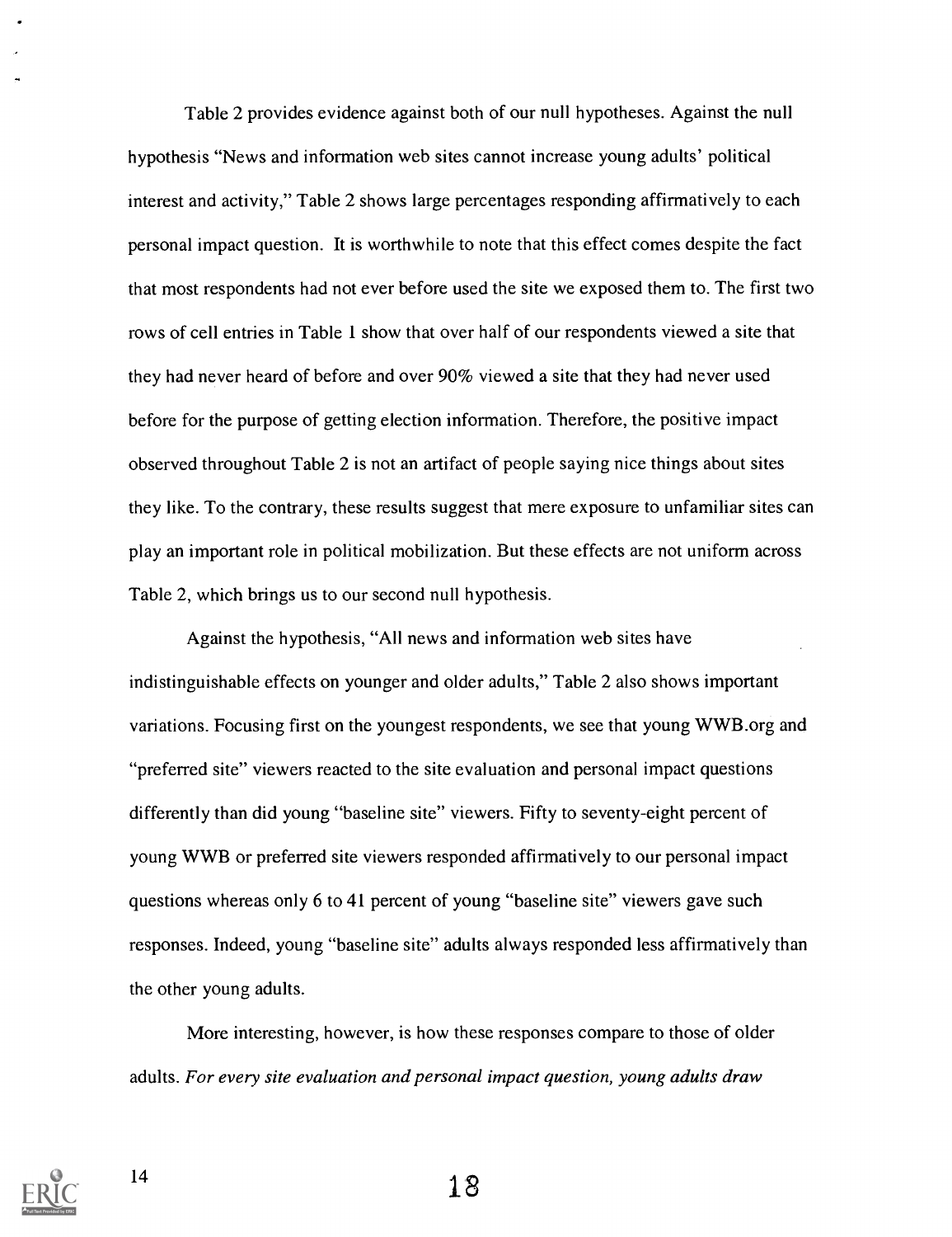distinctions between the preferred and baseline sites that older adults do not. The large bold cell entries in Table 2 show that young adult site evaluations, and the sites' subsequent personal impact on their political interest and participation, are distinct.

For example, the first personal impact question asks for responses to "[Site] makes me feel more confident about the quality of political information available on the Internet." Young adults who viewed WWB or a preferred site were more likely to respond that viewing WWB or a preferred site increased their confidence about finding quality information on the Internet than were older adults who viewed the same sites. At the same time, young adults were less likely than older adults to agree with the statement after viewing one of the "baseline" sites.

A similar pattern occurs throughout Table 2, as the cell entries in the columns labeled "Boost" demonstrate. This statistic is the percentage of respondents who viewed preferred sites saying "agree" or "strongly agree" minus the percentage of "baseline" site viewers giving the same response. It measures the extra boost on a particular question that preferred sites generate relative to baseline sites. In Table 2, this statistic shows that whether a young person views a preferred site or a baseline site corresponds to a big difference in their site evaluations, political interest, and future political engagement. As respondents get older, the boost dissipates - for every variable in the table.

One of the biggest differences comes from one of the most important participatory questions "[Site1] makes me more likely to vote in the November election." Where only 6 percent of 18-24 year olds were more likely to vote after viewing the "baseline" sites, half reported being more likely after viewing the preferred sites. Older respondents drew little or no such distinctions in analogous comparisons.

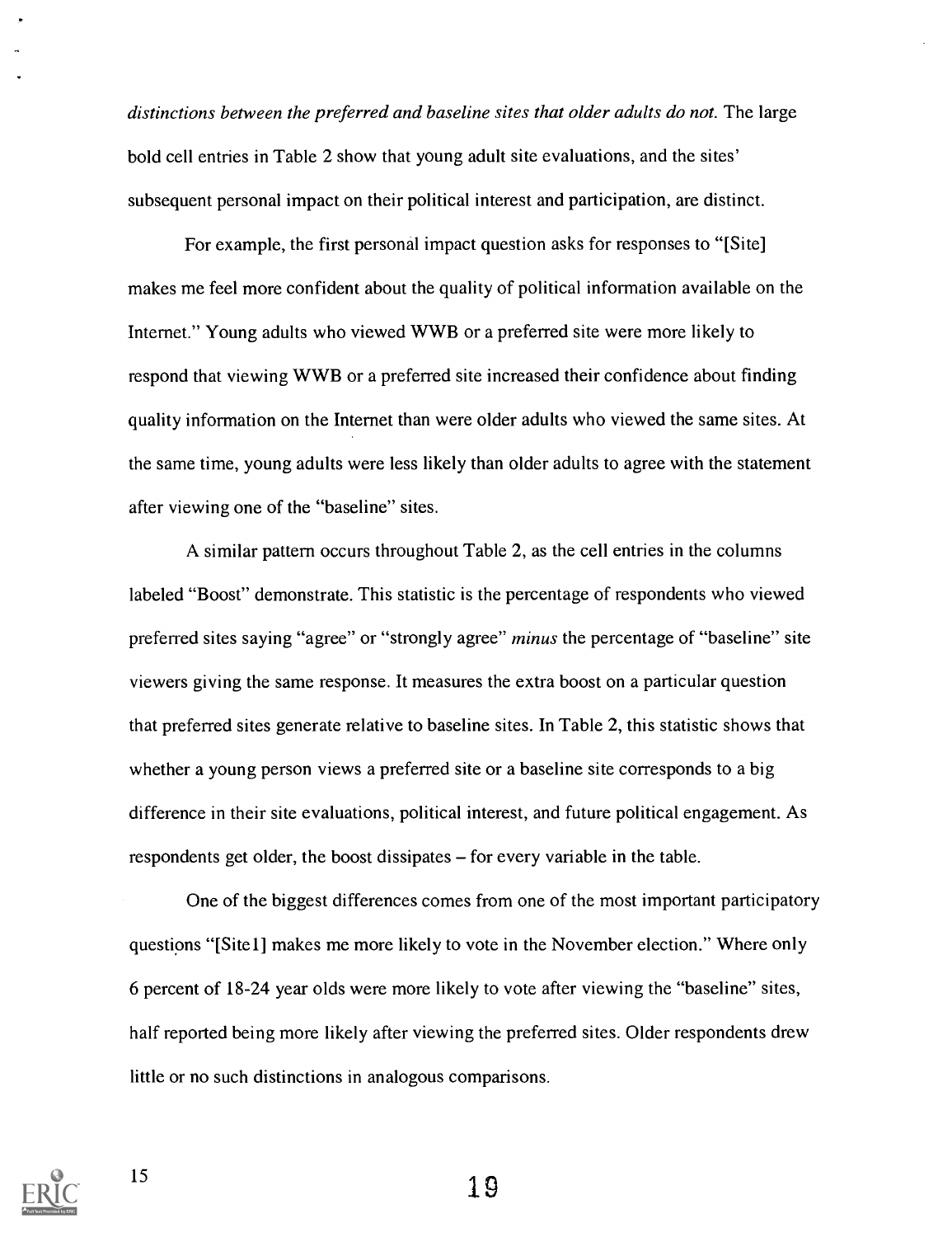Overall, Table 2 reveals that 18-24 year olds evaluate, and are personally impacted by, leading news and information web sites ways that other adults do not. Indeed, the disagreement between them and other age groups is substantial. Put another way, young adults draw strong distinctions between sites that many lay observers lump together and many older adults in our study treat as interchangeable.

Having shown that the least politically active voting-age cohort makes unique distinctions between news and information web sites prompts the question "What do these distinctions imply about which sites can induce young adults to be more interested and active in politics?" To address this question, we offer, as Table 3, two sets of regressions – one for WWB.org and the remaining eight sites. All variables in these regressions are scaled to [0, 1] to ease comparability of effects.

The dependent variables are responses to the *personal impact* questions from Table 2: SITE makes me feel *more confident* about the quality of political information available on the Internet, SITE makes me want to learn more about politics S makes me more likely to talk about politics with others, SITE makes me more likely to vote in the November election, and SITE makes me *more certain* about who I will vote for in the presidential election. Each variable is coded as 0 for the response "strongly disagree," .25 for the response "disagree," .75 for the response "agree," and 1 for the response "strongly agree."

The primary independent variables allow us to estimate how a respondent's age and evaluations affect a site's personal impact. Since our focus is on the difference between the youngest voting age cohort and others, our age variable is binary. It equals one if the subject is in the 18-24 year age cohort and zero otherwise. The three site

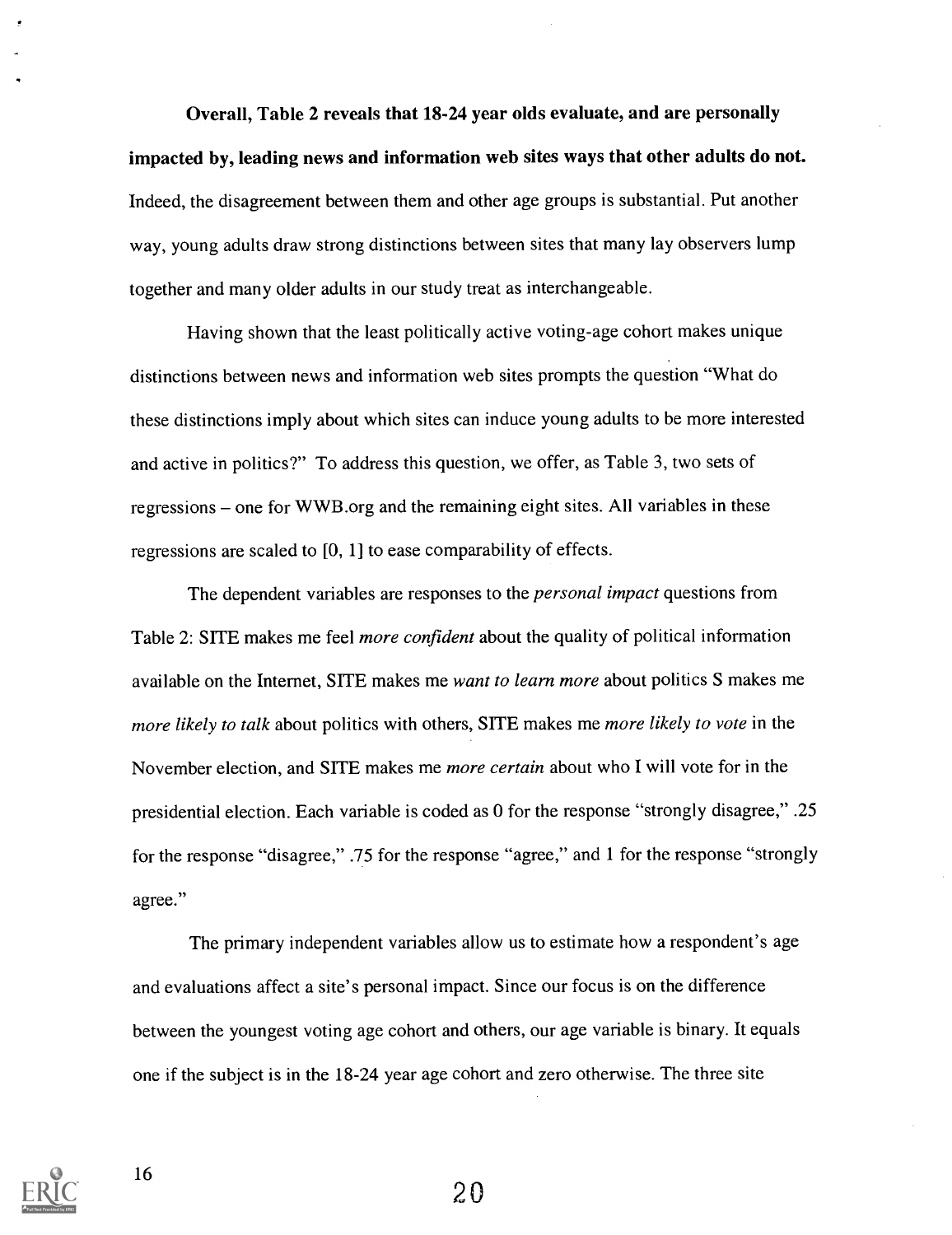evaluation variables correspond to the three evaluative questions in Table 2: I can use [SITE] to find information that I have not seen elsewhere, I can use [SITE] to find information that is accurate and non-partisan, I can use [SITE] to get the information I want quickly and easily. We code these variables as we coded the dependent variables. To assess whether there is an age-specific effect of site evaluations on personal impact, we also include variables that interact the binary age and site evaluation measures.

Other independent variables clarify the effect of alternative explanations. The binary variables "newsOL" and "politicsOL" come from responses to the questions "Do you ever get any kind of news online?" and "Do you ever look for news or information about politics?" whose responses are in Table 1. They show the extent to which previous online news consumption affects the personal impact of our intervention. If you believe that previous exposures to online news should dampen the effect of the stimuli in our study, then these coefficients should be negative.

The binary variables "heard of" and "visited" come from responses to the previewing questions featured in the top columns of Table 2. They show the extent to which prior knowledge or prior use of a site changes its effect on political interest and activity. If you believe that previous exposures to the specific sites we showed our respondents should dampen the personal impact of the exposures in our study, then these coefficients should be negative.

The variable "partisan" comes from standard questions asking respondents about the strength of their political partisanship. It equals 1 if they answer yes to a question asking if they identify with one of the major parties and also to a follow up about the strength of their party identification. The strength variable equals .67 if they identify with

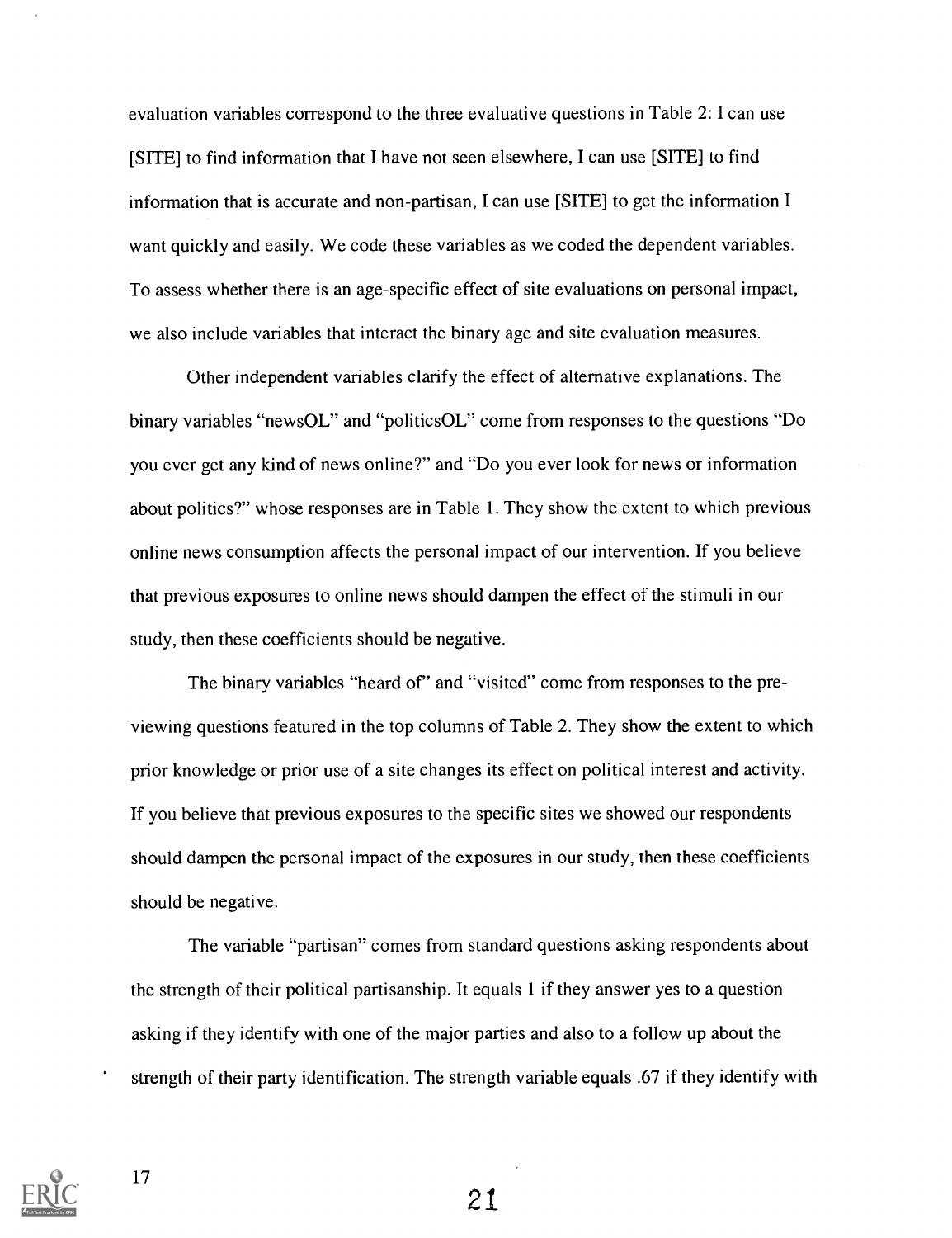a party but not strongly, .33 if they identify with neither party in the first question but lean towards one in a follow up given to such respondents and 0 if they neither identify with nor learn towards either party. We include this variable to account for the possibility that stronger partisans are already more motivated politically and, thus, less likely to be mobilized by a web site. The final independent variables capture residual site-specific effects. For this reason, we include dummy variables for all but one of the studied sites in the multi-site regression (the excluded category is I-syndicate).

#### [Table 3 here.]

The ten regressions displayed in Table 3 tell a common story. If respondents evaluate a site as an effective source of new information (i.e., it provides new information accurately, quickly, and easily), then viewing it corresponds to a significantly higher likelihood of increased political interest and participation than does viewing a site without these perceived attributes. Moreover, this explanation holds regardless of whether subjects are young and old  $-$  in no case is the interaction between a respondent's age and their response to a site evaluation question significant.

The only other factors whose coefficients are statistically significant with any regularity are having previously used the Internet to seek political news (politicsOL) and having viewed Project Vote-Smart's site, each of which is almost always positive. Those who previously sought political news online were more likely than others to credit a site for making them want to learn more, talk more and vote. This coefficient contradicts the idea that previous exposure to online news about elections would dampen the effect of the exposure in our study.<sup>7</sup>

 $<sup>7</sup>$  An alternative explanation, though speculative given this data, is that such people are more interested in</sup> politics and, as a result, more appreciative of the content we showed them. Other analyses on this data (Lupia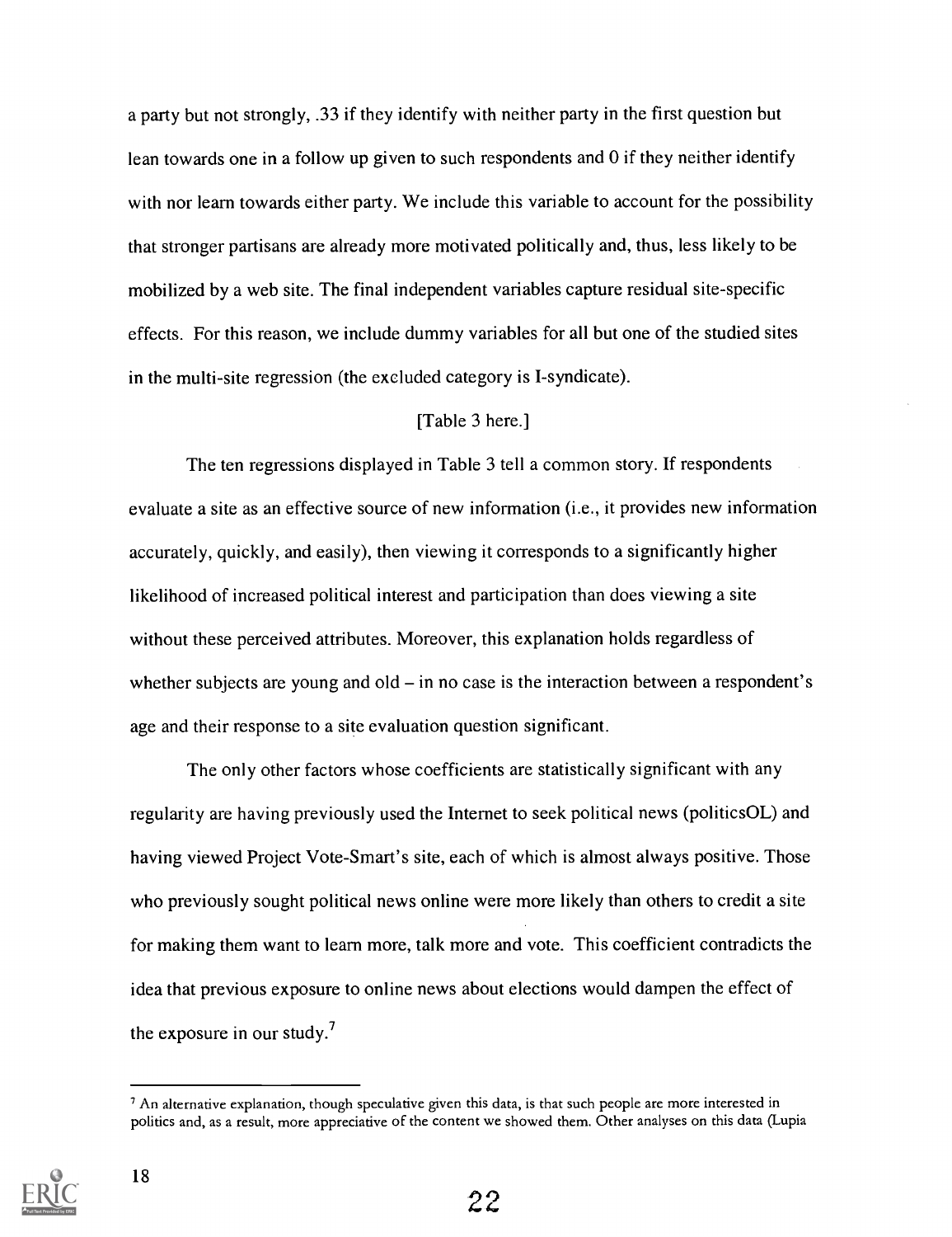When we combine the main theme of the Table 3 regressions with that of the previous tables, a clear pattern emerges. Once a respondent, regardless of age, judges a site as effective, viewing the site corresponds to greater political engagement. However, as Table 2 demonstrates, young and old differ in their judgments. Young adults draw big distinctions between preferred and baseline sites. Older adults do not make the same distinctions. There is an important interaction between site and age, but it occurs when the person makes judgments about the site -- once the judgment is made, age no longer affects the site's personal impact.

While the previous tables tell a consistent story, they are based on data where young adults are not oversampled. We conclude our analysis by showing that the correspondence between site evaluation and personal impact appears when such sampling occurs. The data comes from a study conducted at the University of California, San Diego (UCSD) at the same time as our Knowledge Networks study. While the two studies are not identical, they have important similarities - data is collected immediately after web sites are viewed, data is collected on several sites (WWB.org, CNN.com, votesmart.org, MSNBC.com, politics.yahoo.com) and most of the data focuses on WWB.org. Moreover, the two studies shared common questions. Chief among them are all of the site evaluation questions listed above and two of the personal impact variables "[SITE] makes me want to learn more about politics" and "[SITE] makes me more likely to talk about politics with others."

Table 4 shows that the correspondence between site evaluations and personal impact is similar in both studies. As before, we separate WWB.org responses from those

<sup>2001: 104)</sup> explain the Vote-Smart coefficient - many people in the study were introduced to the site through it and were appreciative of the fact that it was well organized and run by a non-profit organizations (the same effect was also observed for WWB.org).

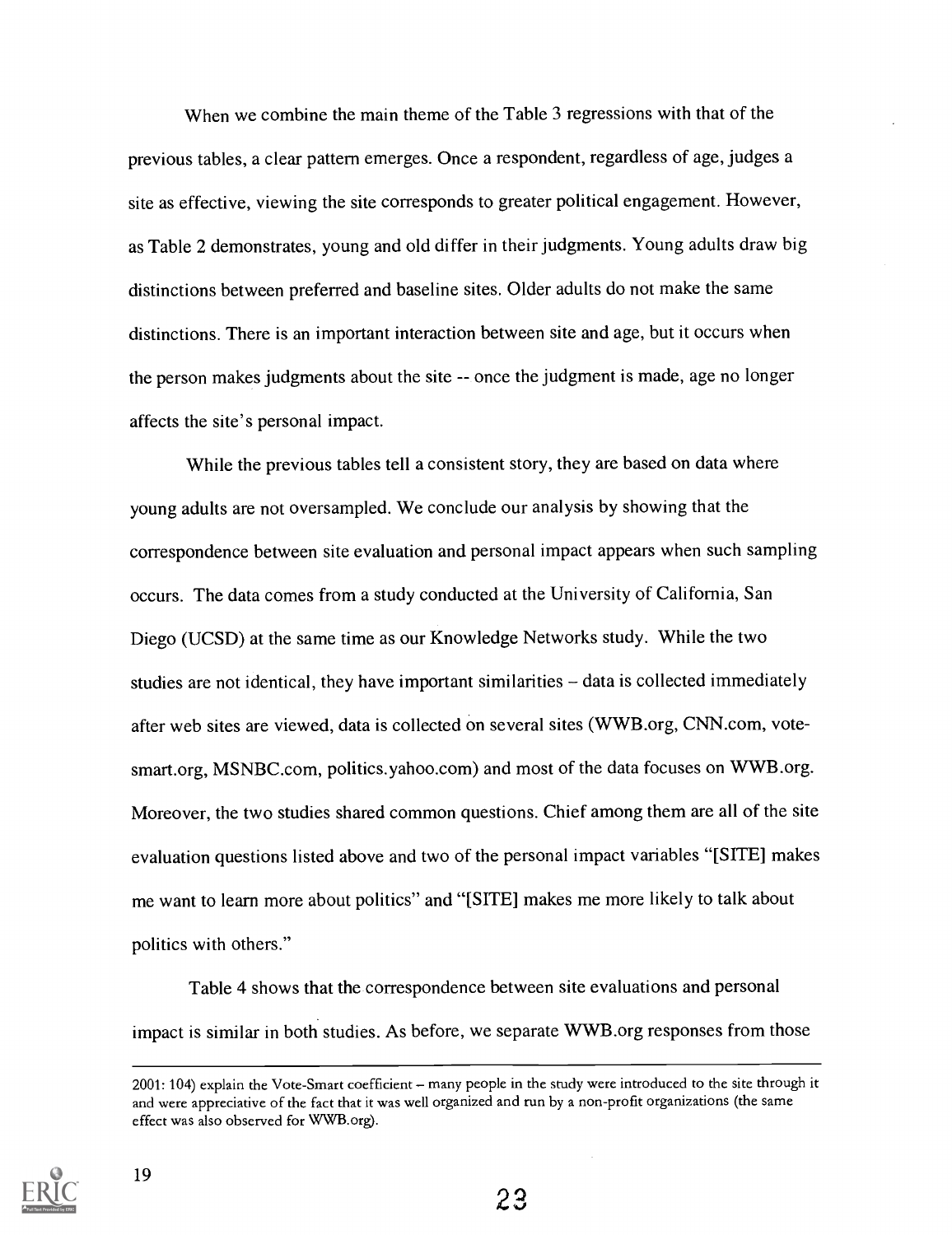of the other sites, but for simplicity, we convert respondents' site evaluations into binary categories. We say that a respondent rates a site "AAA" if they "agree" with all three site evaluation statements. Otherwise, we classify respondents as providing a "lower" ranking. Note that in the local study, response options were limited to "agree" and "disagree."

As in the Knowledge Networks study, the local study shows that regardless of age, rating a site "AAA" corresponds to a greater personal impact than rating it "lower." In most cases, the difference between "AAA" and "lower" is large, while the difference between young and old is not. Indeed, after running significance tests comparing the means of young and old for every cell value in Table 4, we found no statistically significant differences in personal impact (again, after controlling for site evaluation) across age groups in either study.

#### [Table 4 here.]

Overall, Tables 3 and 4 show that if a user of any age evaluates a site as effective (i.e., providing new information quickly, easily and accurately), then that site is more likely to induce greater political interest and participation for any age group. When we pair this pattern with that identified in Table 2, we see that once young adults judge a site to be effective, it affects their political engagement no differently than other age groups, with the critical qualification that young adults judge sites differently. With respect to using news and information web sites to convey information that increases political participation and interest, our findings suggest that one-size-does-notfit-all. Young adults expect different things from such web sites. If we want to engage them effectively, we must learn what their distinct expectations are.

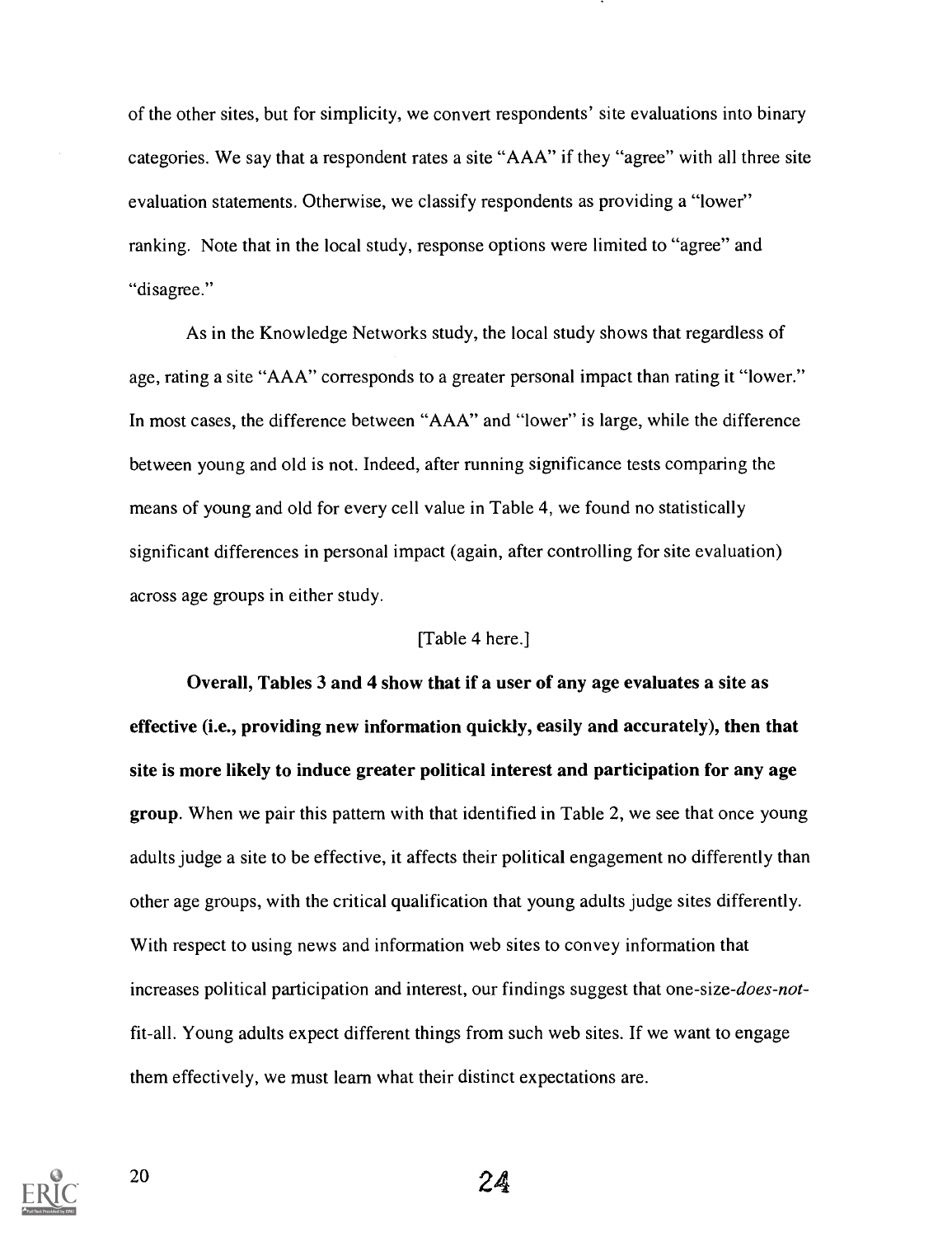At any moment, billions of web sites compete for the attention of Internet users. This is why simply building a news or political information web guarantees nothing in terms of effect. To make Internet-based political information more effective, we must learn more about how web sites and people interact.

#### Conclusion

While new opportunities can induce behavioral changes, they do not always have this effect. In the case of the Internet and youth political participation, it is easy to imagine no change occurring. Young adults, after all, are stereotyped as chronically disinterested in politics. And the Internet, particularly after the fall of many web-based entrepreneurs, is a target of widespread skepticism.

By looking not at "the Internet," but at interactions between people and web sites, we find that the new opportunities can yield increased political interest and willingness to participate. If polities really do benefit when more people are engaged, then our work suggests that something as simple as changing the design of a web site can yield important social benefits.

There are, however, different views of how the Internet will affect political participation. Some believe it will have very little effect. Others see a more sinister consequence  $-$  one in which the Internet causes the masses to desert public life (see, e.g., Sunstein 2001).

We agree that politics is no match for some of the new diversions that the Internet generates. However, it is mistaken to conclude that the Internet's role in creating new diversions makes it an unworthy venue for effective attempts to increase political participation. The Internet will be with us for the foreseeable future. Not everyone has access, but increasing numbers do. If able parties choose not to battle for Internet users'

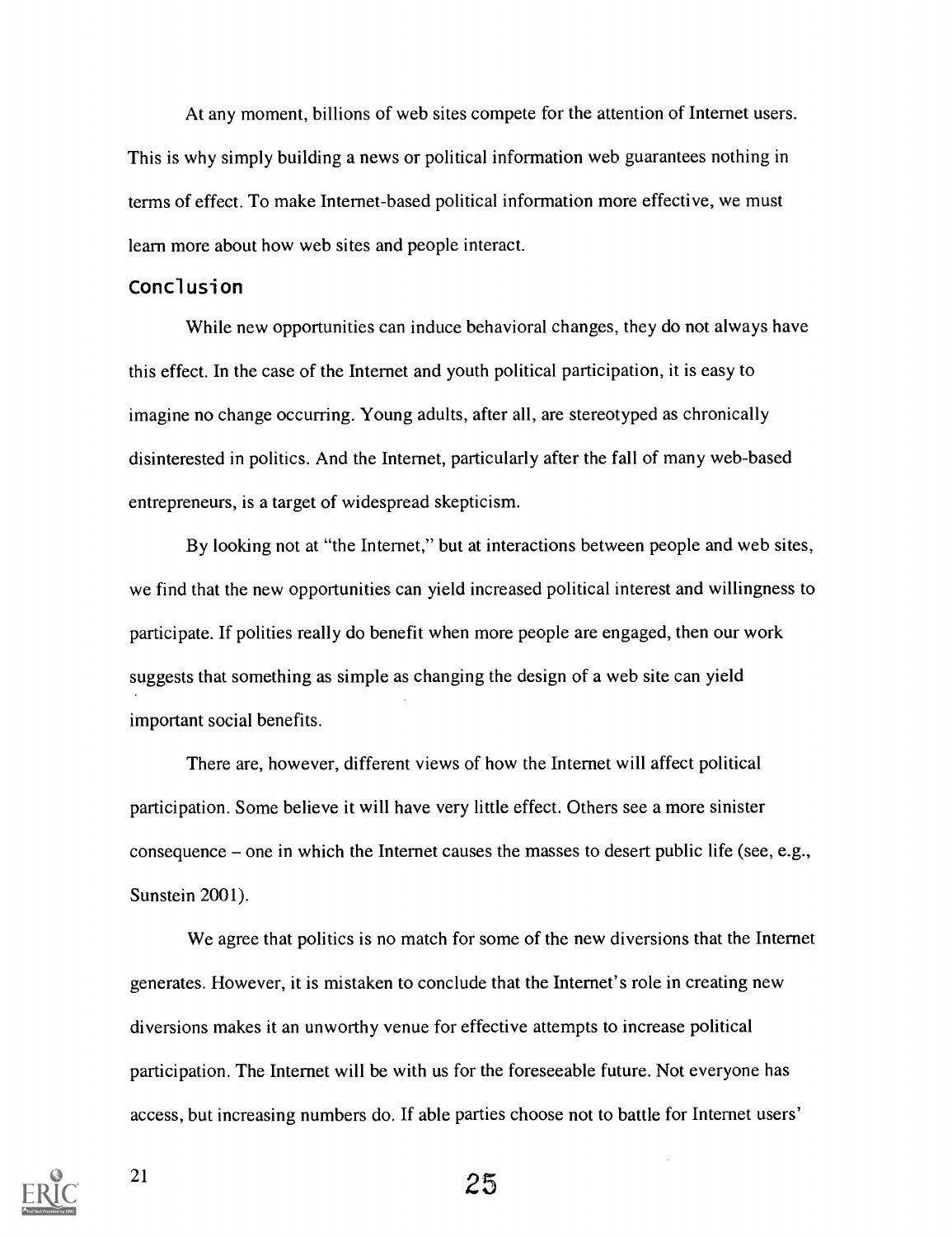attention, or if they ignore ways to make online public-interest efforts more effective, then the sinister consequence will be a self-fulfilling prophecy. If, however, scholars and practitioners focus on making political news sites more effective for young audiences, then public-spirited concerns need not lose battles for attention by default. Our results do not imply that politics will always such battles, but it does imply that special attention to this audience will produce important victories.

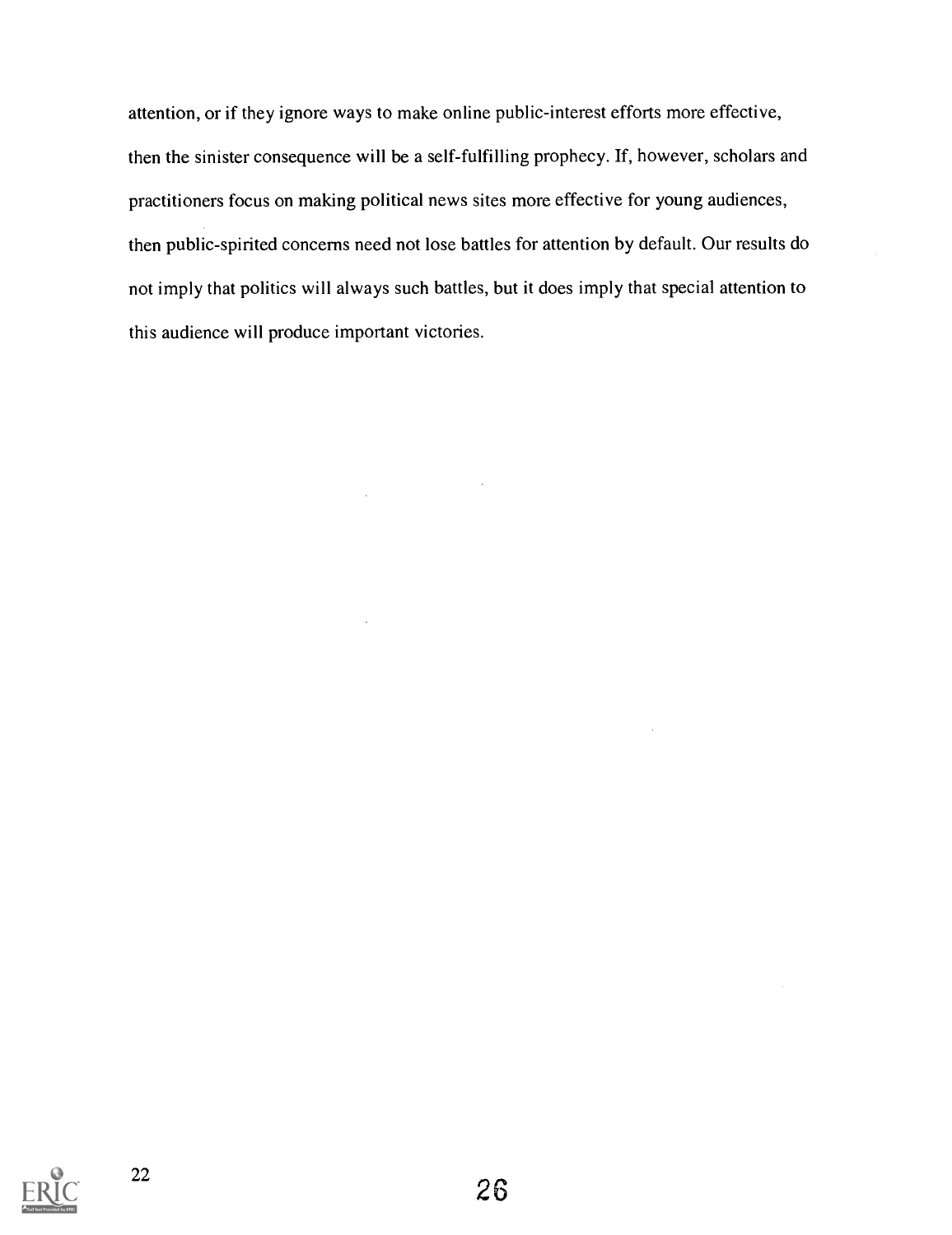#### References

- Althaus, Scott L., and David Tewksbury. 2000. "Patterns of Internet and Traditional News Media Use in a Networked Community." Political Communication 17: 21-45.
- Ansolabehere, Stephen, and Shanto Iyengar. 1995. Going Negative: How Political Advertisements Shrink and Polarize the Electorate. New York: Free Press.
- Cappella, Joseph N., and Kathleen H. Jamieson. 1997. Spiral of Cynicism: The Press and the Public Good. New York: Oxford University Press.
- Delli Carpini, Michael X. 2000. "Gen.com: Youth, Civic Engagement, and the New Information Environment." Political Communication 17: 341-349.
- Graber, Doris A. 1984. Processing the News: How People Tame the Information Tides. New York: Longman.
- Graber, Doris A. 2001. Processing Politics: Learning from Television in the Internet Age. Chicago: University of Chicago Press.
- Hays, Carol E. 1998. "Alienation, Engagement, and the College Student: A Focus Group Study." In Thomas J. Johnson, Carol E. Hays, and Scott P. Hays (eds.) Engaging the Public: How Government and Media Can Reinvigorate American Democracy. Lanham: Rowan and Littlefield Publishers.
- Johnson, Thomas J. and Barbara K. Kaye. 1998. "A Vehicle for Engagement or a Haven for the Disaffected? Internet Use, Political Alienation, and Voter Participation." In Thomas J. Johnson, Carol E. Hays, and Scott P. Hays (eds.) Engaging the Public: How Government and Media Can Reinvigorate American Democracy. Lanham: Rowan and Littlefield Publishers.
- Krosnick, Jon A., and LinChiat Chang. 2001. "A Comparison of the Random Digit Dialing Telephone Survey Methodology with Internet Survey Methodology as

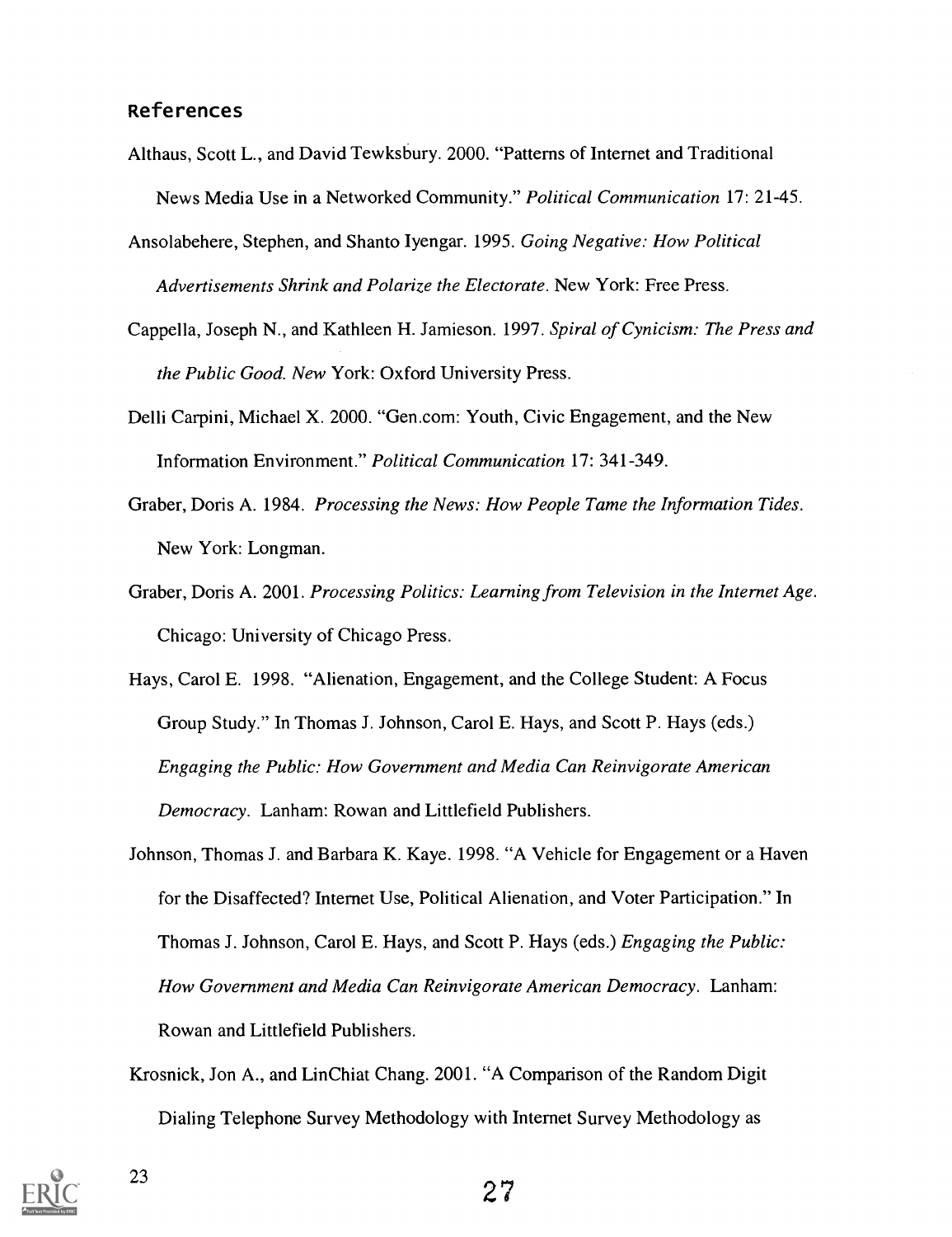Implemented by Knowledge Networks and Harris Interactive." Paper presented at the Annual Meeting of the American Association for Public Opinion Research. Montreal, May 17-20.

- Larsen, Elena, and Lee Rainie. 2002. The Rise of the E-Citizen: How People Use Government Agencies' Web Sites. Washington: Pew Internet and American Life Project. April 3.
- Lenhart, Amanda, Lee Rainie, and Oliver Lewis. 2001. Teenage Life Online: The Rise of the Instant-Message Generation and the Internet's Impact on Family Relationships. Washington: Pew Internet and American Life Project. June 20.
- Lupia, Arthur. 2001. Evaluation: The Web White and Blue Network, 2000. New York: The Markle Foundation.
- Lupia, Arthur, and Zoe Baird. 2002. "Can Web Sites Change Citizens? Implications of Web White and Blue 2000." Forthcoming, PS: Political Science and Politics (December).
- Mansbridge, Jane. 1999. "On the Idea that Participation Makes Better Citizens." In Stephen L. Elkin and Karol E. Soltan (eds.) Citizen Competence and Democratic Institutions. University Park, PA: Penn State Press.
- Norris, Pippa. 1996. "Does Television Erode Social Capital? A Reply to Putnam." PS: Political Science and Politics 29:474-80.
- Patterson, Thomas E. 1993. Out of Order. New York: A Knopf.
- Pinkleton, Bruce E. and Erica Weintraub Austin. 1998. "Media and Participation: Breaking the Spiral of Disaffection." In Thomas J. Johnson, Carol E. Hays, and Scott

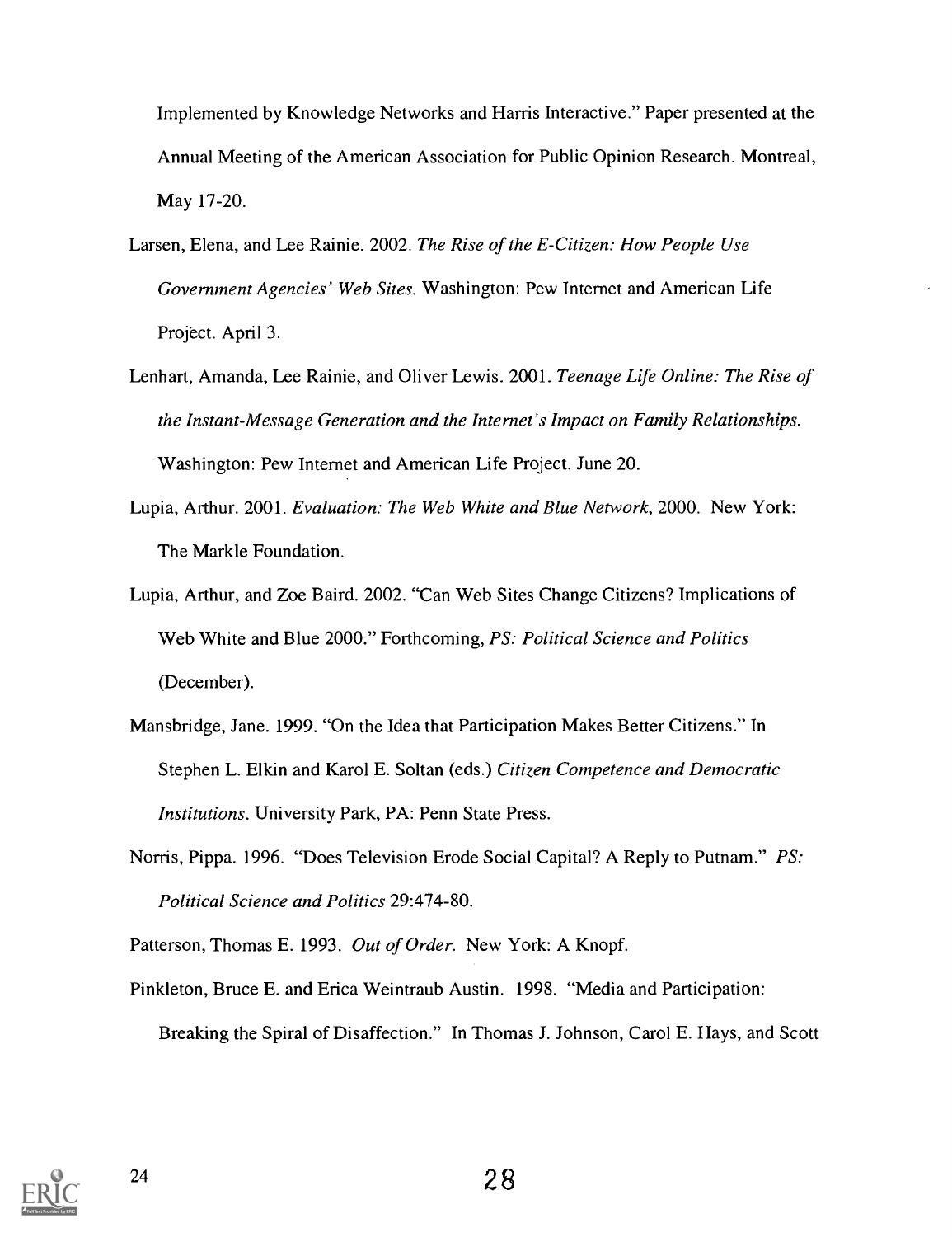P. Hays (eds.) Engaging the Public: How Government and Media Can Reinvigorate American Democracy. Lanham: Rowan and Littlefield Publishers.

- Putnam, Robert D. 2000. Bowling Alone: The Collapse and Revival of American Community. New York: Simon and Schuster.
- Soule, Suzanne. 2001. "Will They Engage? Political Knowledge, Participation and Attitudes of Generations X and Y." Prepared for the 2001 German and American Conference, "Active Participation or a Retreat to Privacy."
- Sniderman, Paul M., and Douglas B. Grob. 1996. "Innovations in Experimental Design in Attitude Surveys." Annual Review of Sociology 22: 377 – 399.

Sunstein, Cass. 2001. Republic.com. Princeton: Princeton University Press.

U.S. Census Bureau. 2002. Table A-1. Reported Voting and Registration by Race, Hispanic Origin, Sex and Age Groups. Internet Release date: February 27. Revised on June 3.

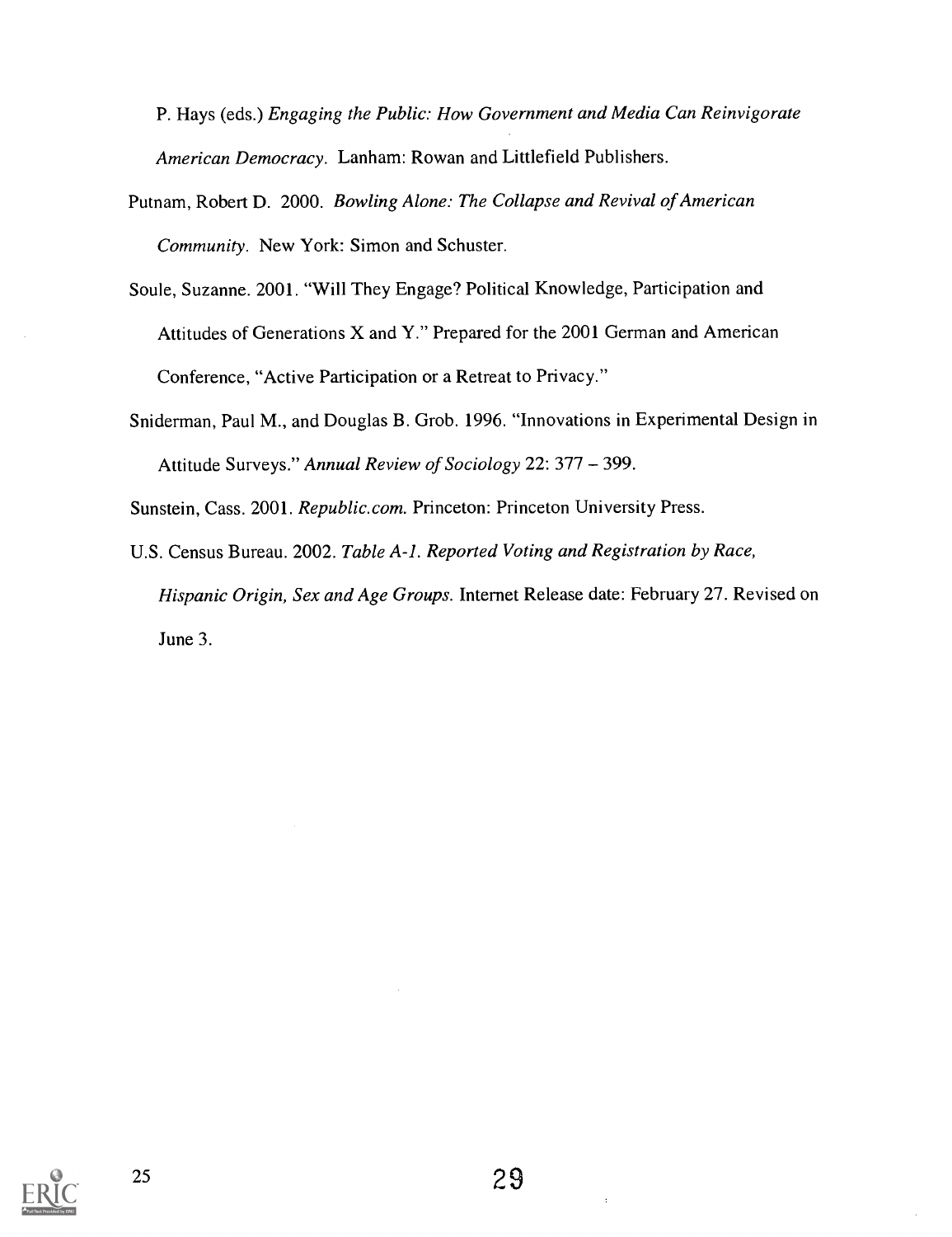|                                                                               | 18-24<br>$(N=70)$ | $25 - 54$<br>$(N=849)$ | $55+$<br>$(N=279)$ |
|-------------------------------------------------------------------------------|-------------------|------------------------|--------------------|
| 1a. Do you ever get any kind of news online?                                  | 69                | 79                     | 73                 |
| The next two questions are asked only of those who reply yes to question 1a   |                   |                        |                    |
| 1b. Did you happen to do this within the past week, or                        |                   |                        |                    |
| not?                                                                          |                   |                        |                    |
| % who answered "yes" to question 1a                                           | 63                | 71                     | 74                 |
| % of all respondents                                                          | 43                | 56                     | 54                 |
| 1c. How often do you go online for this type of                               |                   |                        |                    |
| information?                                                                  |                   |                        |                    |
|                                                                               |                   |                        |                    |
| Everyday                                                                      | 13                | 28                     | 29                 |
| 3-5 days/week                                                                 | 17                | 24                     | 26                 |
| 1-2 days/week                                                                 | 23                | 20                     | 25                 |
| Once/few weeks                                                                | 25                | 19                     | 15                 |
| Less often                                                                    | 19                | 8                      | 4                  |
|                                                                               |                   |                        |                    |
| 2a. Do you ever look for news or information about                            | 16                | 38                     | 37                 |
| politics or the presidential campaign?                                        |                   |                        |                    |
| $\%$ yes to 2a/% yes to 1a                                                    | 23                | 48                     | 51                 |
| The next two questions are asked only of those who reply yes to" question 2a. |                   |                        |                    |
| 2b. Did you happen to do this within the past week, or<br>not?                |                   |                        |                    |
| % who answered "yes" to question 2a                                           | 55                | 61                     | 67                 |
| % of all respondents                                                          | 9                 | 23                     | 25                 |
| 2c. How often do you go online for this type of<br>information?               |                   |                        |                    |
|                                                                               |                   |                        |                    |
| Everyday                                                                      | 0                 | 16                     | 18.5               |
| 3-5days/week                                                                  | 36                | 20                     | 27                 |
| 1-2 days/week                                                                 | 0                 | 26                     | 30                 |
| Once/few weeks                                                                | 55                | 28                     | 19                 |
| Less often                                                                    | 9                 | 10                     | 5                  |

Table 1. News and Political Information Internet Viewing Habits, by age.

## BEST COPY AVAILABLE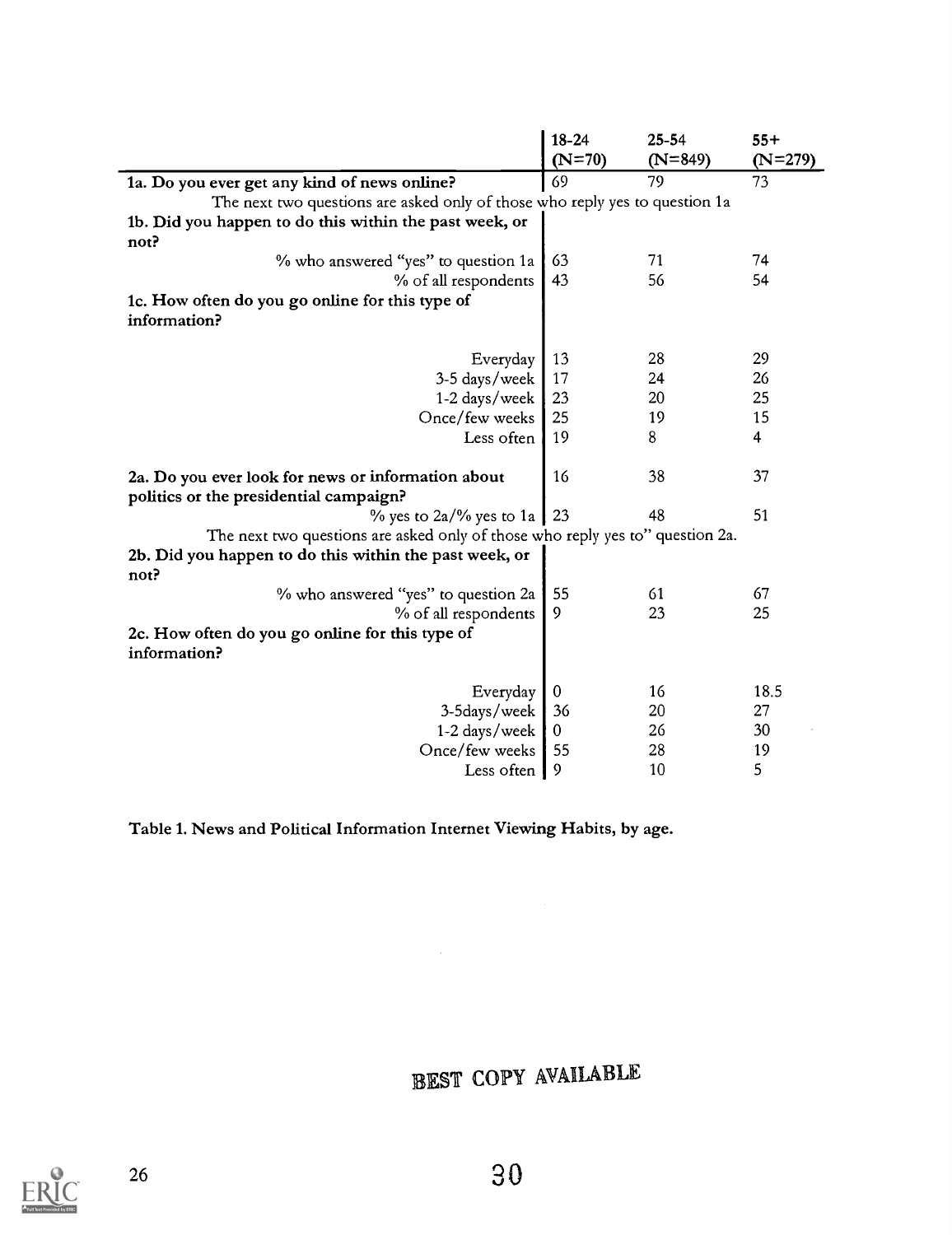| % responding                                                                                                        |                 |                 | Age 18-24       |                         |                           |                 | Age 25-54       |              |                  |                 | Age 55+         |                         |
|---------------------------------------------------------------------------------------------------------------------|-----------------|-----------------|-----------------|-------------------------|---------------------------|-----------------|-----------------|--------------|------------------|-----------------|-----------------|-------------------------|
| "Yes" or                                                                                                            | <b>WWB</b>      | Pref            | <b>Baseline</b> | <b>Boost</b>            | <b>WWB</b>                | Pref            | <b>Baseline</b> | <b>Boost</b> | <b>WWB</b>       | Pref            | <b>Baseline</b> | <b>Boost</b>            |
| "Agree."                                                                                                            | $N = 68$        | $N=18$          | $N=17$          |                         | $N=79$                    | $N=28$          | $N = 264$       |              | $N=26$           | $N=91$          | $N=74$          |                         |
|                                                                                                                     |                 |                 |                 |                         | $\overline{7}$            | 1               |                 |              | 1                |                 |                 |                         |
| Pre-viewing Questions                                                                                               |                 |                 |                 |                         |                           |                 |                 |              |                  |                 |                 |                         |
| Have you ever heard<br>of S?                                                                                        | $\mathbf{1}$    | 50              | 65              | $-15$                   | 1                         | 41              | $45*$           | $-4$         | $\mathbf{1}$     | 31              | $26*$           | $\overline{\mathbf{5}}$ |
| Do you ever go to S<br>to get news and<br>information on the<br>presidential<br>campaign?                           | $\overline{0}$  | $\overline{6}$  | 6               | $\overline{\mathbf{0}}$ | $\overline{1}$            | $\overline{7}$  | $\overline{4}$  | 3            | $\overline{0}$   | $\overline{7}$  | $\overline{4}$  | $\overline{\mathbf{3}}$ |
|                                                                                                                     |                 |                 |                 |                         | Site Evaluation Questions |                 |                 |              |                  |                 |                 |                         |
| I can use S to find<br>information that I<br>have not seen<br>elsewhere.                                            | 94              | 94              | 69              | 25                      | 84                        | 78              | 59              | 19           | 81               | 84              | 79              | 5                       |
| I can use S to find<br>information that is<br>accurate and non-<br>partisan.                                        | 85              | $\overline{94}$ | $\overline{71}$ | 23                      | $75*$                     | 90              | 79              | 11           | $\overline{72*}$ | $\overline{82}$ | $\overline{71}$ | 11                      |
| I can use S to get the<br>information I want<br>quickly and easily.                                                 | 87              | $\overline{94}$ | $\overline{41}$ | 55                      | 81                        | 84              | $70*$           | 14           | 80               | $\overline{84}$ | $75*$           | 9                       |
|                                                                                                                     |                 |                 |                 |                         | Personal Impact Questions |                 |                 |              |                  |                 |                 |                         |
| S makes me feel<br>more confident<br>about the quality of<br>political information<br>available on the<br>Internet. | 78              | 78              | 41              | 37                      | $70*$                     | $\overline{73}$ | 57              | 26           | $64*$            | 69              | $63*$           | 6                       |
| S makes me want to<br>learn more about<br>politics                                                                  | 60              | 67              | $\overline{24}$ | 43                      | 50                        | $\overline{57}$ | $\overline{39}$ | 18           | $\overline{51}$  | 49              | $47*$           | $\overline{2}$          |
| S makes me more<br>likely to talk about<br>politics with others.                                                    | 60              | $\overline{50}$ | $\overline{35}$ | 15                      | $\overline{49}$           | 50              | $\overline{42}$ | 8            | $\frac{43*}{ }$  | $\overline{44}$ | 44              | $\bf{0}$                |
| S makes me more<br>likely to vote in the<br>November election                                                       | 38              | 50              | 6               | 44                      | 34                        | $\overline{36}$ | $29*$           | 7            | $\overline{35}$  | 35              | $36*$           | $-1$                    |
| S makes me more<br>certain about who I<br>will vote for in the<br>presidential election.                            | $\overline{51}$ | 56              | $\overline{29}$ | 27                      | 50                        | 48              | $\overline{37}$ | 11           | 50               | 50              | 46              | $\overline{\mathbf{4}}$ |

Preferred sites: Vote-Smart, Yahoo, CNN, and FoxNews.

Baseline sites: I-Syndicate, Politicallnformation, New York Times and USA Today.

Boost. Percent responding "yes" or "agree" when asked about preferred sites minus the analogous percentage when asked about baseline sites.

Starred cell entries are significantly different than those for the 18-24 year age cohort at the .05 level of significance.

#### Table 2. Effects of Viewing Site by Age.

## BEST COPY AVAILABLE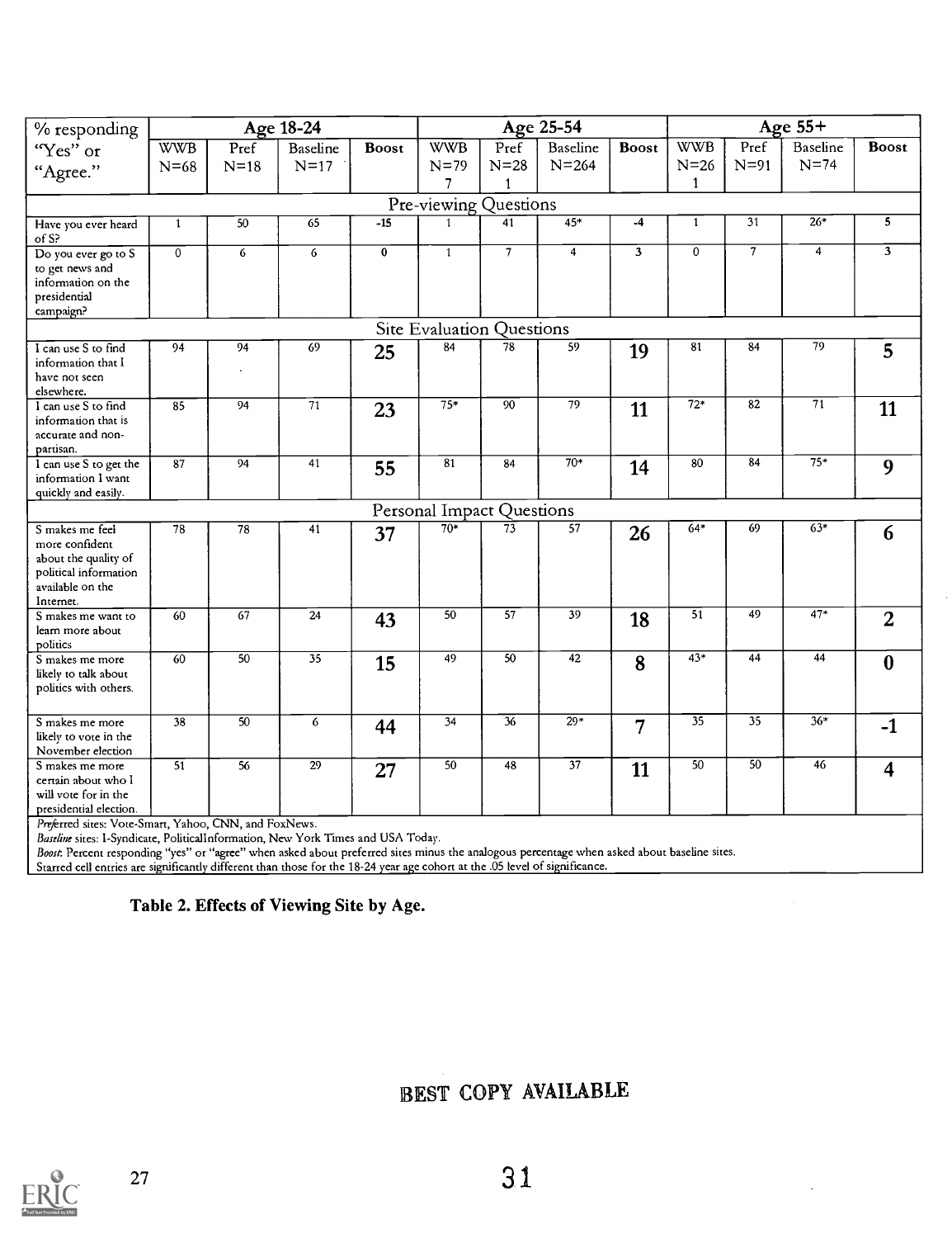| <b>WWB</b>                                      | More<br>Confident | Want to                    | More Likely                | More Likely                      | More                       |
|-------------------------------------------------|-------------------|----------------------------|----------------------------|----------------------------------|----------------------------|
|                                                 |                   | Learn More                 | to Talk                    | to Vote                          | Certain                    |
| New Info                                        | $.24*(.03)$       | $.32*(.04)$                | $.24*(.04)$                | $.14*(.05)$                      | $.17*$ $(.05)$             |
| Quick & Easy .30* $(.03)$<br><b>Accurate NP</b> | $.39*(.03)$       | $.27*(.04)$<br>$.20*(.04)$ | $.24*(.04)$<br>$.21*(.04)$ | $.19*$ $(.05)$<br>$.27*$ $(.04)$ | $.28*(.05)$<br>$.25*(.05)$ |
| Age18-24                                        | .05(0.05)         | .11(07)                    | .02(0.07)                  | .08(.08)                         | $-.07(.08)$                |
| 1824*newinfo                                    | $-.03(.04)$       | $-.03(.06)$                | .05(0.06)                  | $-.02(.07)$                      | .07(0.07)                  |
| 1824*quick&easy                                 | $-.06(.04)$       | $-.06(.05)$                | $-.02(.05)$                | $-.03(.06)$                      | $-.07(.06)$                |
| 1824*accurateNP. 08 (.04)                       |                   | .00(0.05)                  | .00(0.05)                  | $-.02(.06)$                      | .02(.06)                   |
| NewsOL                                          | 00(02)            | $-.01(.02)$                | .02(0.02)                  | $-.02(.03)$                      | $-.02(.03)$                |
| PoliticsOL                                      | .02(0.01)         | $.09*(.02)$                | $.07*$ $(.02)$             | .04(.02)                         | .00(0.02)                  |
| Heard of (pre)                                  | .12(.13)          | .20(.16)                   | .17(.17)                   | .16(.19)                         | .21(.19)                   |
| Visited (pre)                                   | $-.08(.17)$       | $-35(0.21)$                | $-08(0.22)$                | $-.30(.25)$                      | $-.37(.27)$                |
| Partisan                                        | .00(0.01)         | $.02*(.01)$                | .02(0.01)                  | .01(.01)                         | .01(0.01)                  |
| Constant                                        | $-.03$ $(.03)$    | $-.11(.04)*$               | $-.09(.04)*$               | $-.07(.04)$                      | $-.01$ $(.04)$             |
| $\boldsymbol{N}$                                | 1046              | 1047                       | 1048                       | 1047                             | 1039                       |
| Adjusted R <sup>2</sup>                         | .47               | .28                        | .23                        | .13                              | .17                        |
| Preferred and                                   | More              | Want to                    | More Likely                | More Likelv.                     | More                       |
| baseline sites                                  | Confident         | Learn More                 | to Talk                    | to Vote                          | Certain                    |
| New Info                                        | $.13*(.03)$       | $.20*(.03)$                | $.15*(.03)$                | $.16*(.04)$                      | $.19*(.04)$                |
| Quick & Easy                                    | $.18*(.03)$       | $.18*(.03)$                | $.16*(.03)$                | $.11*$ (.04)                     | $.17*$ $(.04)$             |
| <b>Accurate NP</b>                              | $.27*(.03)$       | $.12*(.03)$                | $.17*$ $(.03)$             | $.11*$ (.04)                     | $.09*$ (.04)               |
| Age18-24                                        | .02(01)           | $-0.12(0.13)$              | .01(.13)                   | $-.05(.15)$                      | $-.01(0.17)$               |
| 1824*newinfo                                    | $-.10(.18)$       | .07(.21)                   | .20(.22)                   | .12(.25)                         | .26(.26)                   |
| 1824*quick&easy                                 | .16(.10)          | .19(.11)                   | .06(.12)                   | .16(.13)                         | $-.06(.16)$                |
| 1824*accurateNP                                 | $-0.12(0.19)$     | $-.09(.21)$                | $-.33(.22)$                | $-.22(.25)$                      | $-.20(.26)$                |
| NewsOL                                          | .03(0.03)         | .06(03)                    | .04(03)                    | $-.04(.04)$                      | .00(0.04)                  |
| PoliticsOL                                      | .02(.02)          | $.08*(.03)$                | $.07*(.03)$                | $.06*$ $(.03)$                   | .05(0.03)                  |
| Heard of (pre)                                  | .02(0.03)         | .00(0.03)                  | .03(0.03)                  | $-.03(.04)$                      | $-.02(.04)$                |
| Visited (pre)                                   | $.11*(.04)$       | .04(.05)                   | .03(0.05)                  | .01(.05)                         | $-0.04$ $(0.06)$           |
| 法院<br>Partisan                                  | .00(0.01)         | $-.01(.01)$                | .00(0.01)                  | $-.02(.01)$                      | .01(01)                    |
| ną.<br>Vote-Smart                               | $.11*(.04)$       | $.13*(.04)$                | .07(04)                    | .08(.05)                         | $.21*(.06)$                |
| Yahoo                                           | .03(04)           | .06(.04)                   | $-0.04$ $(0.05)$           | .02(.05)                         | .05(.06)                   |
| PoliticalInfo                                   | .06(0.04)         | .04(05)                    | .03(0.05)                  | .07(0.05)                        | .10(0.06)                  |
| CNN<br>$\frac{1}{\sqrt{2}}$                     | $-.02(.04)$       | $-.06(.05)$                | $-.14*(.05)$               | .02(.06)                         | .10(07)                    |
| Fox<br>$\mathcal{L}_{\mathcal{G}}$              | $.01$ $(.04)$     | .05(0.05)                  | .00(0.05)                  | .05(0.06)                        | $.16*(.06)$                |
| $\mathcal{L}_{\text{eff}}$<br>NY Times          | .01(0.04)         | .02(0.05)                  | $-.01$ $(.05)$             | $-0.04$ $(0.06)$                 | .06(.06)                   |
| <b>USA</b> Today                                | .00(0.04)         | $-.03(.05)$                | $-.10*(.05)$               | .04(.06)                         | $.14*(.06)$                |
| Constant                                        | .08(.04)          | $-.03(.05)$                | $-.02(.05)$                | $-.06(.06)$                      | $-.05(.07)$                |
| $\boldsymbol{N}$                                | 652               | 650                        | 652                        | 650                              | 560                        |
| Adjusted R <sup>2</sup>                         | .40               | .29                        | .24                        | .14                              | .17                        |

Table 3. Personal Impact Regressions. Bold and starred coefficients are significant at .05.



 $\sim$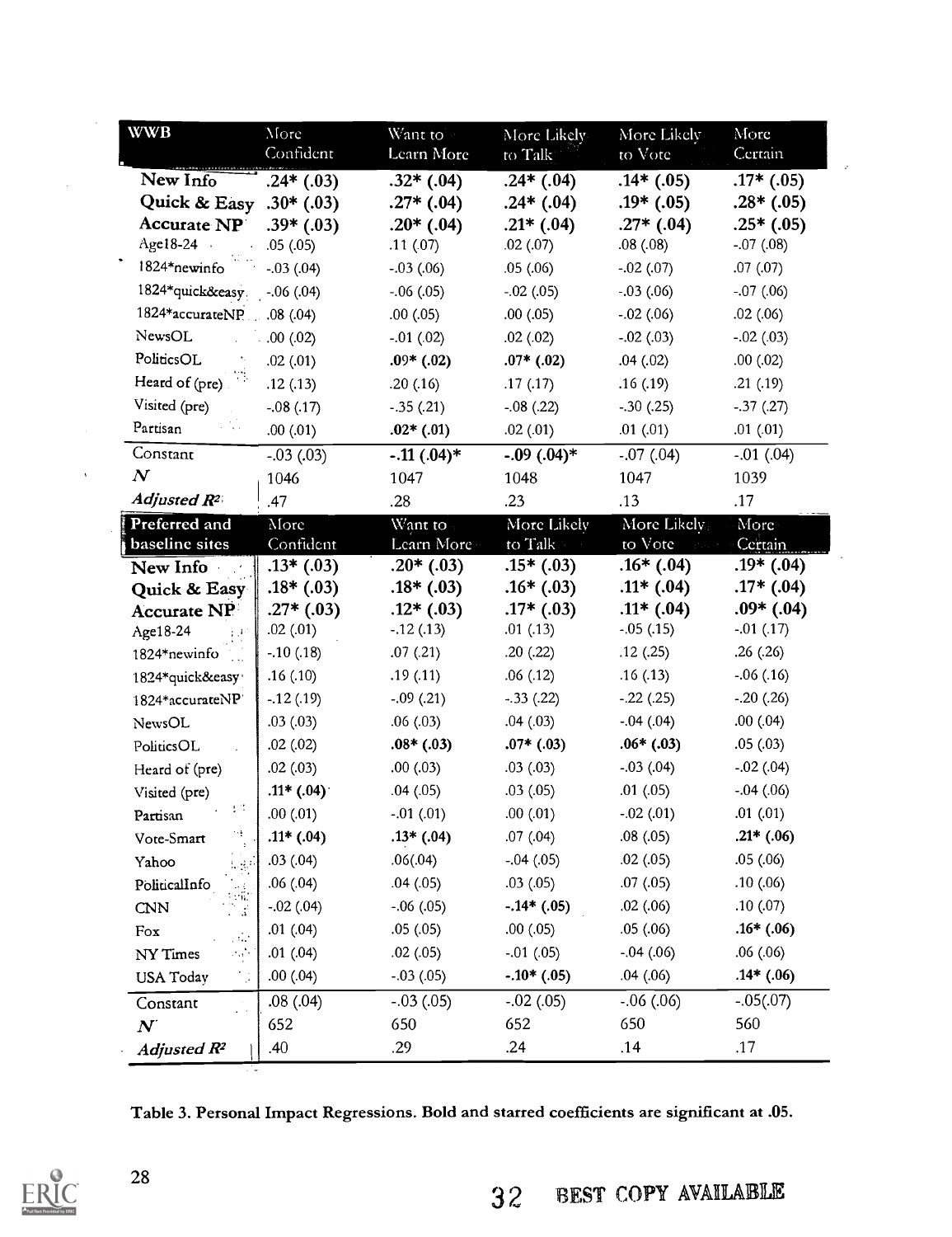|            |           |         | SITE makes me more likely to talk about |           |           | SITE makes me want to learn more about the |            |           |  |  |  |
|------------|-----------|---------|-----------------------------------------|-----------|-----------|--------------------------------------------|------------|-----------|--|--|--|
|            | politics. |         |                                         |           | election. |                                            |            |           |  |  |  |
| $18-24$    | WWB       | Other   | <b>WWB</b>                              | Other     | WWB       | Other                                      | <b>WWB</b> | Other     |  |  |  |
|            | KN        | KN      | <b>SD</b>                               | <b>SD</b> | ΚN        | KN                                         | <b>SD</b>  | <b>SD</b> |  |  |  |
| <b>AAA</b> | 70        | 57      | 67                                      | 78        | 65        | 71                                         | 70         | 84        |  |  |  |
|            | 38/54     | 12/21   | 86/128                                  | 148/190   | 35/54     | 15/21                                      | 90/128     | 160/190   |  |  |  |
| Lower      | 21        | 21      | 49                                      | 46        | 42        | 7                                          | 44         | 32        |  |  |  |
|            | 3/14      | 3/14    | 62/126                                  | 71/155    | 6/14      | 1/14                                       | 55/126     | 49/155    |  |  |  |
| $25+$      |           |         |                                         |           |           |                                            |            |           |  |  |  |
| <b>AAA</b> | 60        | 60      | 68                                      | 86        | 65        | 64                                         | 74         | 90        |  |  |  |
|            | 392/656   | 246/407 | 13/19                                   | 18/21     | 423/655   | 259/407                                    | 14/19      | 19/21     |  |  |  |
| Lower      | 26        | 23      | 60                                      | 43        | 27        | 20                                         | 50         | 38        |  |  |  |
|            | 102/393   | 55/244  | 12/20                                   | 9/21      | 106/393   | 49/241                                     | 10/20      | 8/21      |  |  |  |
|            |           |         |                                         |           |           |                                            |            |           |  |  |  |

Table 4. Comparison of main effect in National and Local Studies

BEST COPY AVAILABLE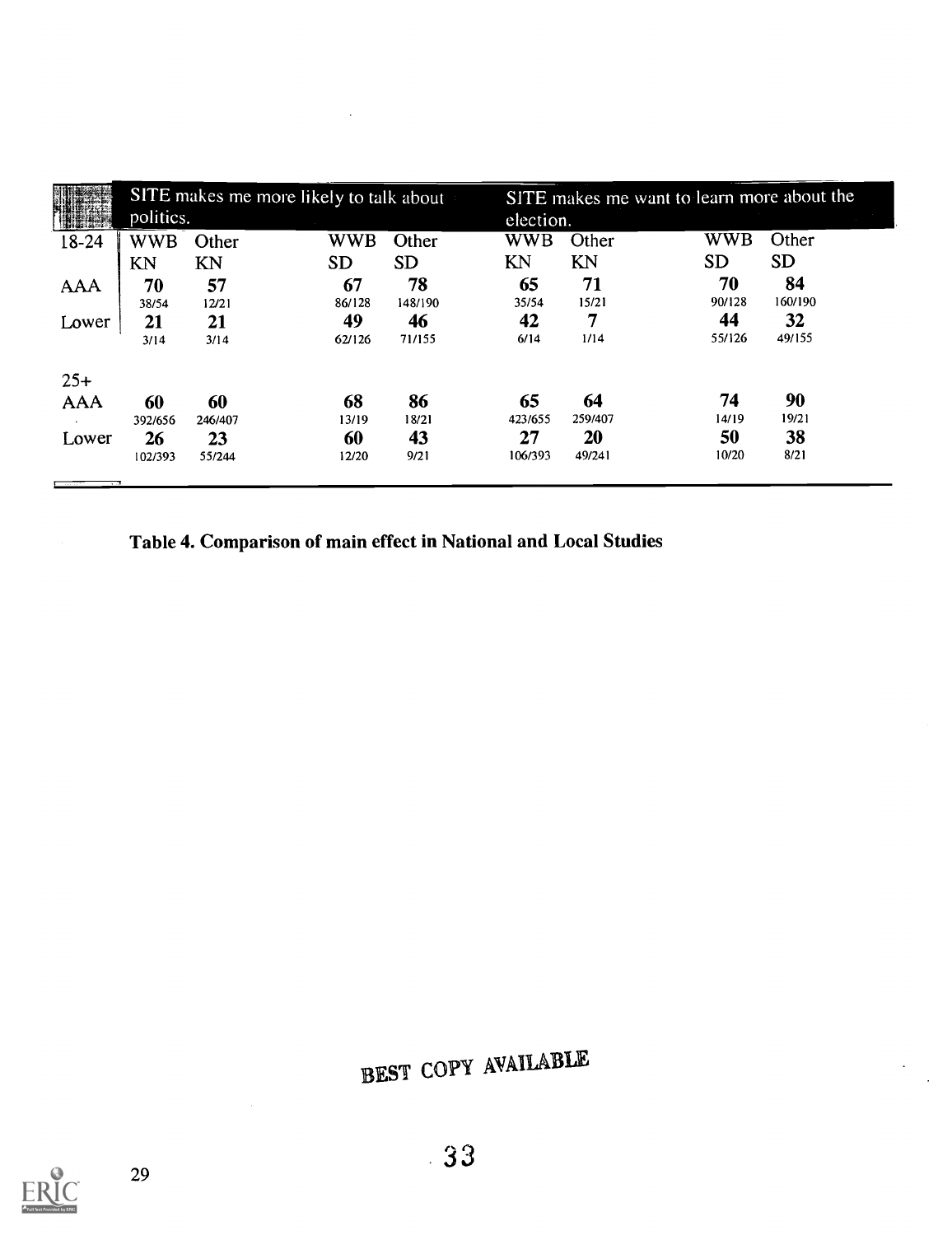

#### U.S. Department of Education

Office of Educational Research and Improvement (OERI) National Library of Education (NLE) Educational Resources Information Center (ERIC)



## REPRODUCTION RELEASE

(Specific Document)

SO

#### I. DOCUMENT IDENTIFICATION:

More Than Kids Stuff: Can News and Information Web Sites Mobilize Young<br>Title<sub>'A dults</sub>

Arthur Lupia

Corporate Source: Publication Corporate Source: Publication Corporate Source:

#### II. REPRODUCTION RELEASE:

In order to disseminate as widely as possible timely and significant materials of interest to the educational community, documents announced in the monthly abstract journal of the ERIC system, Resources in Education (RIE), are usually made available to users in microfiche, reproduced paper copy, and electronic media, and sold through the ERIC Document Reproduction Service (EDRS). Credit is given to the source of each document, and, if reproduction release is granted, one of the following notices is affixed to the document.

If permission is granted to reproduce and disseminate the identified document, please CHECK ONE of the following three options and sign at the bottom of the page.



Documents will be processed as indicated provided reproduction quality permits. If permission to reproduce is granted, but no box is checked, documents will be processed at Level 1.

I hereby grant to the Educational Resources Information Center (ERIC) nonexclusive permission to reproduce and disseminate this document as indicated above. Reproduction from the ERIC microfiche or electronic media by persons other than ERIC employees and its system contractors requires permission from the copyright holder. Exception is made for non-profit reproduction by libraries and other<br>service agencies to satisfy information needs of educators in response to discrete

| <b>Sign</b><br>here, | Signature:            | Printed Name/Position/Title:<br>דכוא               |
|----------------------|-----------------------|----------------------------------------------------|
| please               | Organization/Address: | Telephone: ___<br>$34-647-7549$ FAX 734-764-321    |
|                      | Vichigan<br>hiversik  | E-Mail Address:<br>Date:<br><u>LUPIA@UMICHIEDU</u> |